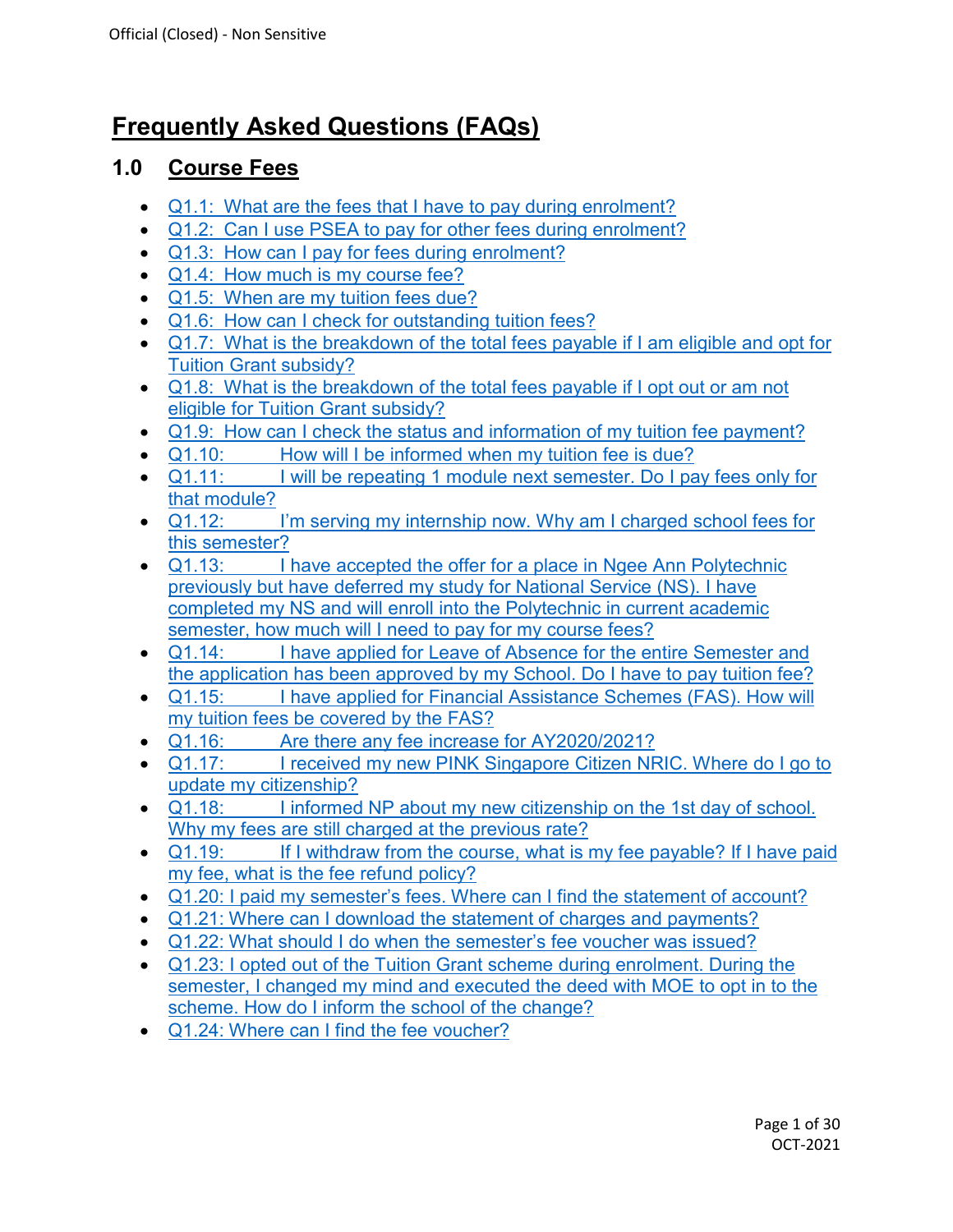# **2.0 GIRO Payment**

- [Q2.1:What is the difference between Interbank GIRO account and GIRO Direct](#page-12-0)  [Credit account?](#page-12-0)
- Q2.2: How do I apply for an Interbank GIRO account
- [Q2.3:How do I apply for a GIRO Direct Credit account?](#page-12-1)
- [Q2.4:Whose bank account can be used for Interbank GIRO?](#page-13-0)
- [Q2.5:Can trustee's account or fixed deposit account be used for GIRO?](#page-13-1)
- [Q2.6:Can I use correction fluid to amend my GIRO application form?](#page-13-2)
- Q2.7:Do I need to go to the bank to have the GIRO form endorsed before [submitting it?](#page-13-3)
- [Q2.8:Can I change or terminate my GIRO arrangement after the application?](#page-13-4)
- [Q2.9:If my GIRO deduction is unsuccessful due to insufficient funds, will the](#page-13-5)  [Polytechnic try to deduct it through GIRO again?](#page-13-5)
- [Q2.10:How do I change the stipulated bank account for the GIRO deduction?](#page-14-0)
- [Q2.11:Do I need to cancel my GIRO Direct Credit if I withdraw from my course of](#page-14-1)  [study?](#page-14-1)

# **3.0 Tuition Grant Scheme**

- [Q3.1:Must I still apply for the Tuition Grant subsidy if I am a Singaporean?](#page-14-2)
- [Q3.2:Do I still have to pay fee after I have applied for the Tuition Grant?](#page-14-3)
- [Q3.3:Are there any obligations under the Tuition Grant Scheme?](#page-14-4)
- [Q3.4:How can Singapore Permanent Resident and International students apply](#page-15-0)  [for the Tuition Grant?](#page-15-0)
- [Q3.5:I am a PR student and waiting for my citizenship change to Singaporean.](#page-15-1)  [Do I need to sign the Tuition Grant deed?](#page-15-1)
- [Q3.6:Where can I find out more on MOE Tuition Grant Scheme?](#page-15-2)
- [Q3.7:When and how do I execute my TG Agreement with Ministry of Education?](#page-15-3)
- [Q3.8:I opt for Tuition Grant when I was in Year 1. I want to opt out for Year 2 and](#page-16-0)  [3. Who should I check with and are there any payments I need to make upon](#page-16-0)  [opting out?](#page-16-0)
- [Q3.9:I opted out of Tuition Grant Scheme when I was in Year 1. I have recently](#page-16-1)  [signed the tuition grant deed with MOE. Can I get refund for the fees that I paid](#page-16-1)  [before signing the Tuition Grant?](#page-16-1)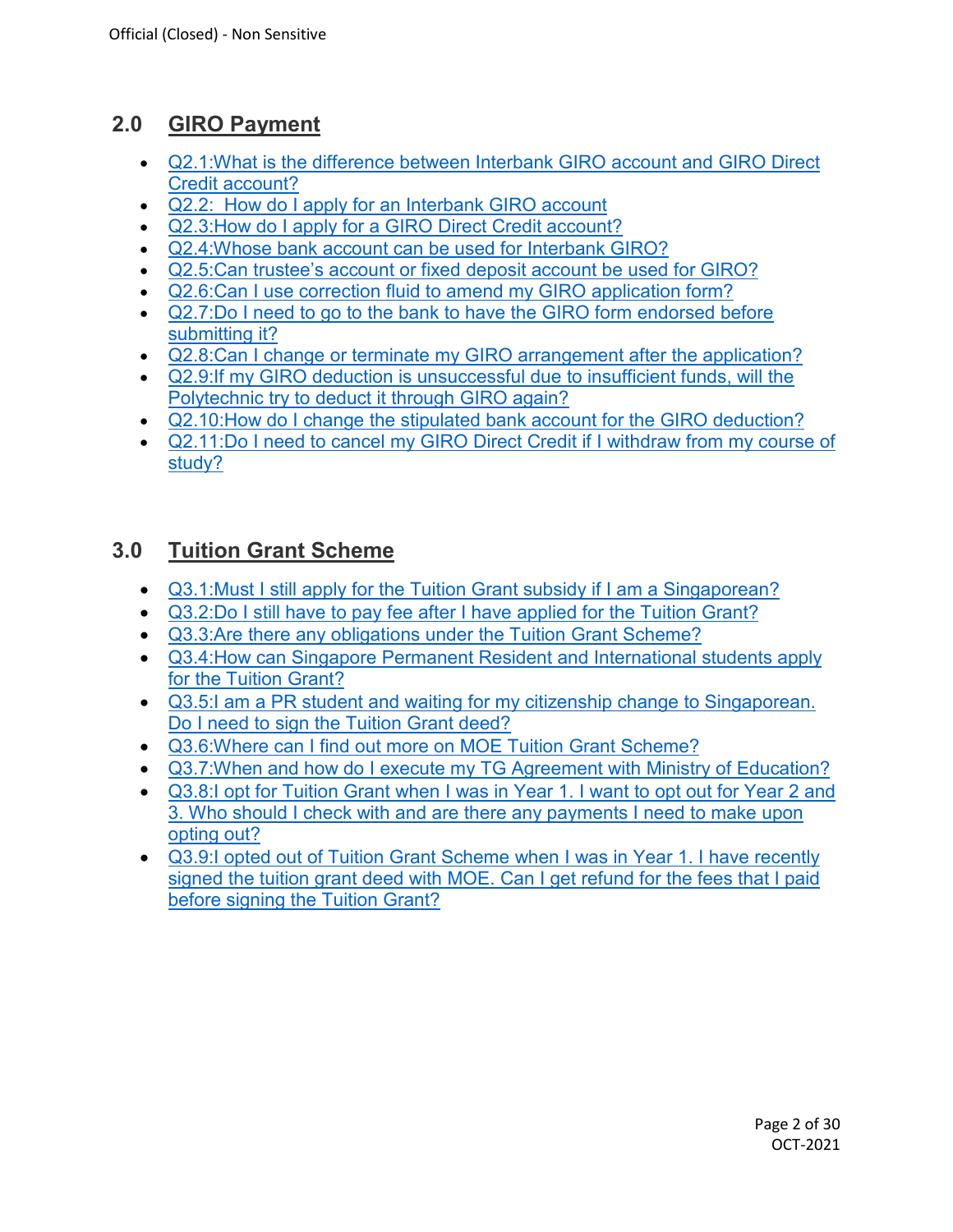# **4.0 Financial Schemes**

- [Q4.1:What are the Financial Assistance Scheme \(FAS\) available?](#page-16-2)
- Q4.2: Can I apply for more than one Scheme?
- Q4.3: How will I know the outcome of my application(s) for Financial Scheme(s)?
- Q4.4: I am an international student, what are the financial schemes that I can [apply to aid my studies?](#page-17-1)
- [Q4.5:If I have applied for Financial Scheme and it is not approved yet, will I be](#page-17-2)  [charged late fee?](#page-17-2)
- [Q4.6:I applied for financial aid last year. Do I have to do it again this year?](#page-17-3)
- Q4.7: I wish to terminate the financial scheme I am currently on from next [semester onwards, what should I do?](#page-17-4)
- [Q4.8:Who can I email/contact if I need clarifications on financial schemes?](#page-18-0)

# 5.0 **FAQs on MENDAKI**

- [Q5.1:Do I need to reapply for MENDAKI if I repeat one semester?](#page-18-1)
- [Q5.2:I deferred my studies due to medical reason for one semester. Do I need to](#page-18-2)  [reapply for MENDAKI?](#page-18-2)
- [Q5.3:I deferred my studies for 2 semesters.](#page-18-3) Do I need to reapply for MENDAKI [when I resume my studies?](#page-18-3)
- [Q5.4:I am a Year 2/Year 3 student and have applied for PSEA and MENDAKI](#page-19-0)  [schemes. I was awarded MENDAKI subsidy but my PSEA was also deducted.](#page-19-0)
- Q5.5: I am a Year 1 student. I received the approval letter from MENDAKI but my [fees had been deducted from PSEA/CPF/GIRO. When can I get the refunds?](#page-19-1)

# **6.0 FAQs on SkillsFuture Credit**

- [Q6.1:Who is eligible for SkillsFuture Credit?](#page-20-0)
- Q6.2: How much will I receive?
- [Q6.3:How do I check whether I can use my SkillsFuture Credit for my full-time](#page-20-2)  [diploma tuition fees?](#page-20-2)
- [Q6.4:I can use SkillsFuture Credit for my full-time diploma course. How do I](#page-20-3)  [apply?](#page-20-3)
- Q6.5: When should I apply to use Skills Future Credit for my full-time diploma [tuition fees?](#page-20-4)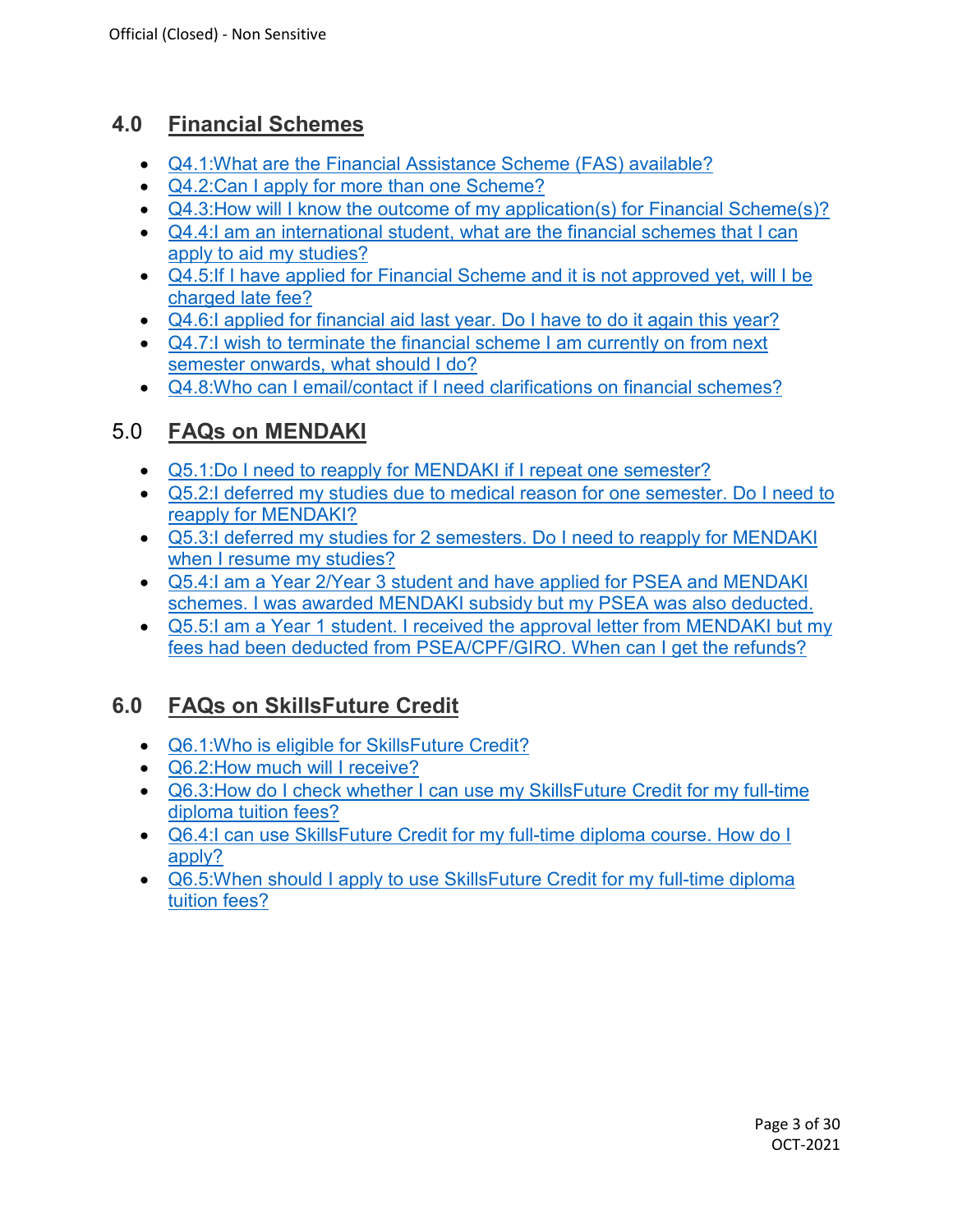# **7.0 FAQs on PSEA (Post-Secondary Education Account)**

- Q7.1: [What's the difference between Adhoc PSEA form and Standing Order](#page-21-0)  [PSEA form?](#page-21-0)
- Q7.2: When can I apply for the PSEA to pay for my school fees?
- Q7.3: How do I apply for PSEA to pay for school fees?
- Q7.4: [How do I check my PSEA Account balance?](#page-21-3)
- [Q7.5: Can I use my sibling's PSEA account to pay my school fees?](#page-21-4)
- [Q7.6: What can the PSEA funds be used for?](#page-22-0)
- Q7.7: [How do I terminate the usage of PSEA funds for payment of school fees?](#page-22-1) \*New
- [Q7.8: I am a Year 1 student. I paid my school fees in full during enrolment in](#page-22-2)  [March 2021. Can I get a refund since I have applied for PSEA?](#page-22-2)
- Q7.9: [I have used all the balance in my PSEA to pay for tuition fees. I will be](#page-3-0)  [going on overseas trip this semester. Can NP process refund to PSEA so that I](#page-3-0)  [can use the money for overseas trip?](#page-3-0)
- <span id="page-3-0"></span>• [Q7.10: Guide to PSEA Standing Order \(SO\) form SG](#page-22-3) \*New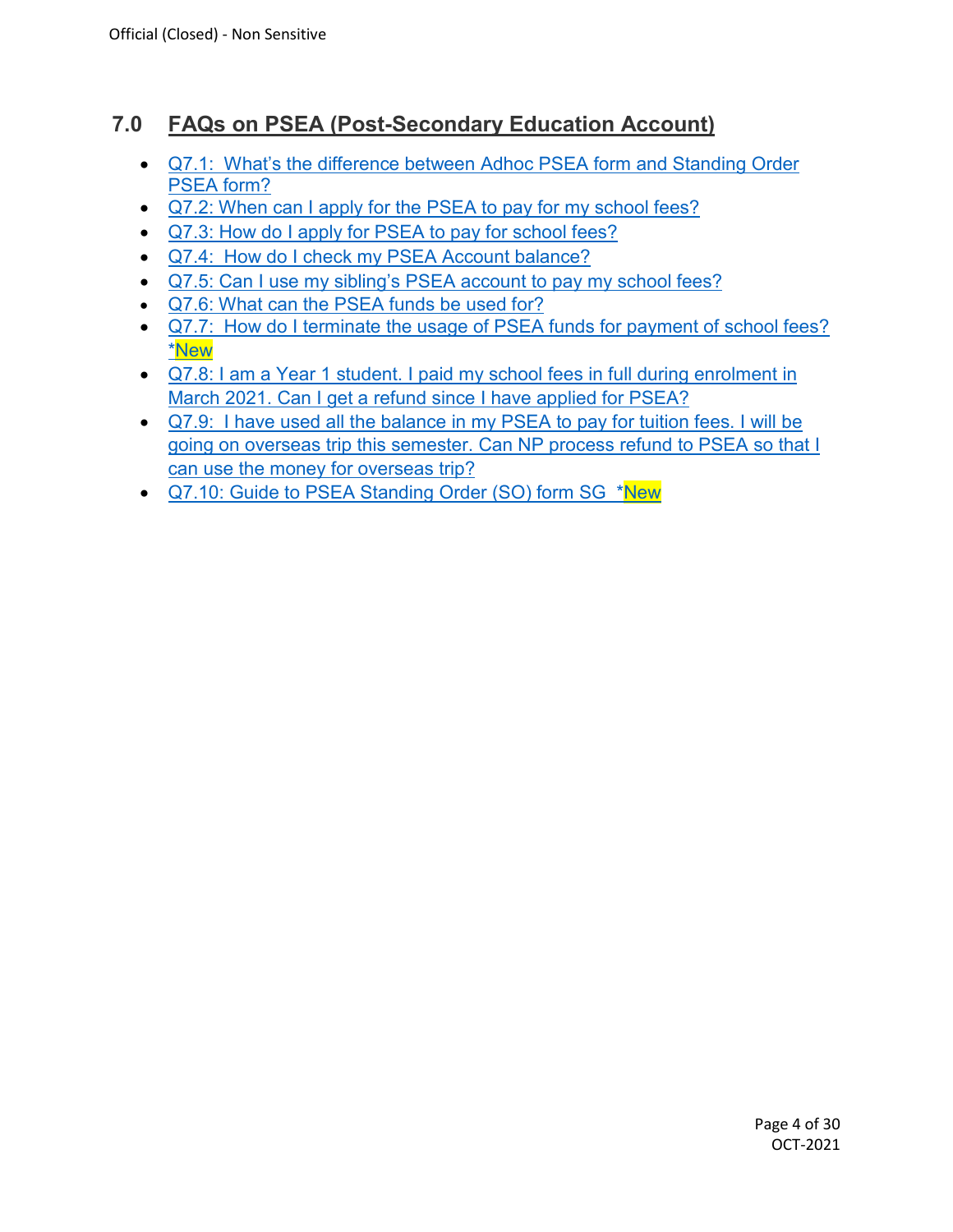# **8.0 FAQs on CPF Payment**

- Q8.1: [Who is eligible to apply for payment of tuition fees under CPF Education](#page-23-0)  [Scheme?](#page-23-0)
- Q8.2: Application period [has closed. Can I still apply for CPF and how?](#page-23-1)
- Q8.3: [How do I know my application is approved by CPF?](#page-23-2)
- Q8.4: [My parent's CPF is not enough to cover this semester tuition fees in full.](#page-23-3)  [Can I apply to use another family member's CPF to cover the balance?](#page-23-3) How do I [go about changing the CPF Payer?](#page-23-3)
- Q8.5: [Will my subsidized Tuition Fee be fully covered if I applied to use CPF](#page-24-0)  [fund for 100% of my tuition fee?](#page-24-0)
- Q8.6: [My parent\(s\) have reached retirement age of 55. There is insufficient](#page-24-1)  [balance in their Ordinary Account to pay for my school fees. What other schemes](#page-24-1)  [can I use?](#page-24-1)
- Q8.7: [I am a Year 1 student. I paid my school fees in full during](#page-24-2) enrolment in [March 2017. Can I get a refund since I've applied for CPF?](#page-24-2)
- Q8.8: [Can I apply for CPF Education Scheme directly at the nearest CPF Board](#page-24-3)  [Office?](#page-24-3)
- Q8.9: [When does the repayment for the CPF Education Scheme commence?](#page-24-4)
- Q8.10: [Is there any charges on the use of the CPF savings?](#page-24-5)
- Q8.11: If I wish to change the percentage or revoke the use of CPF to pay [my Tuition Fee, how should I go about it?](#page-25-0)
- Q8.12: How do I switch from GIRO payment to CPF payment for my tuition [fees?](#page-25-1)
- Q8.13: I've been paying my school fees by CPF. Why do I have [outstanding fees of \\$45+/\\$75+/\\$105+?](#page-25-2)
- [Q8.14: Who can apply for the CPF Education Scheme?](#page-25-3)

# **9.0 FAQs on DBS Tuition Fee Loan (TFL)**

- [Q9.1: I wish to apply for TFL to pay for school fees. How do I apply?](#page-26-0)
- [Q9.2: I want to stop using TFL to pay for school fees. How do I terminate my TFL](#page-26-1)  [application?](#page-26-1)

# **10.0 Scholarships, Bursaries and Student Aid Grant**

• Q10.1: [I have received a letter informing me that my](#page-27-0)  [scholarship/bursary/student aid grant application is successful. When will I](#page-27-0)  [receive the money?](#page-27-0)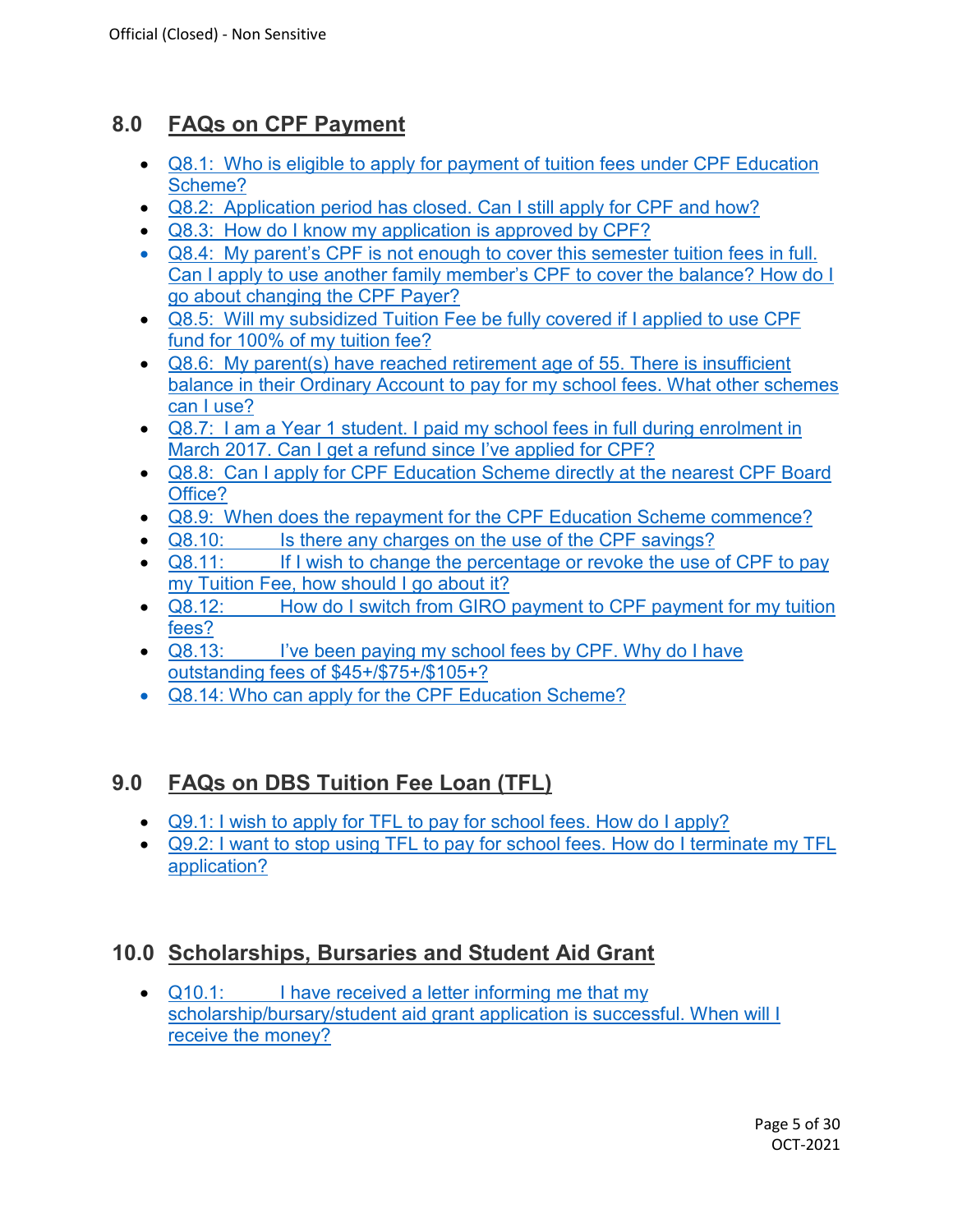# **11.0 Other Questions**

- Q11.1: [Can I pay via Credit Card?](#page-27-1)
- Q11.2: Other than the above, how else can I go about paying for my outstanding [fees?](#page-27-2)
- [Q11.3: Can I pay via bank transfer directly to NP's account?](#page-29-0)
- [Q11.4: Can I pay via QR Code thru NPAL2? \\*New](#page-29-1)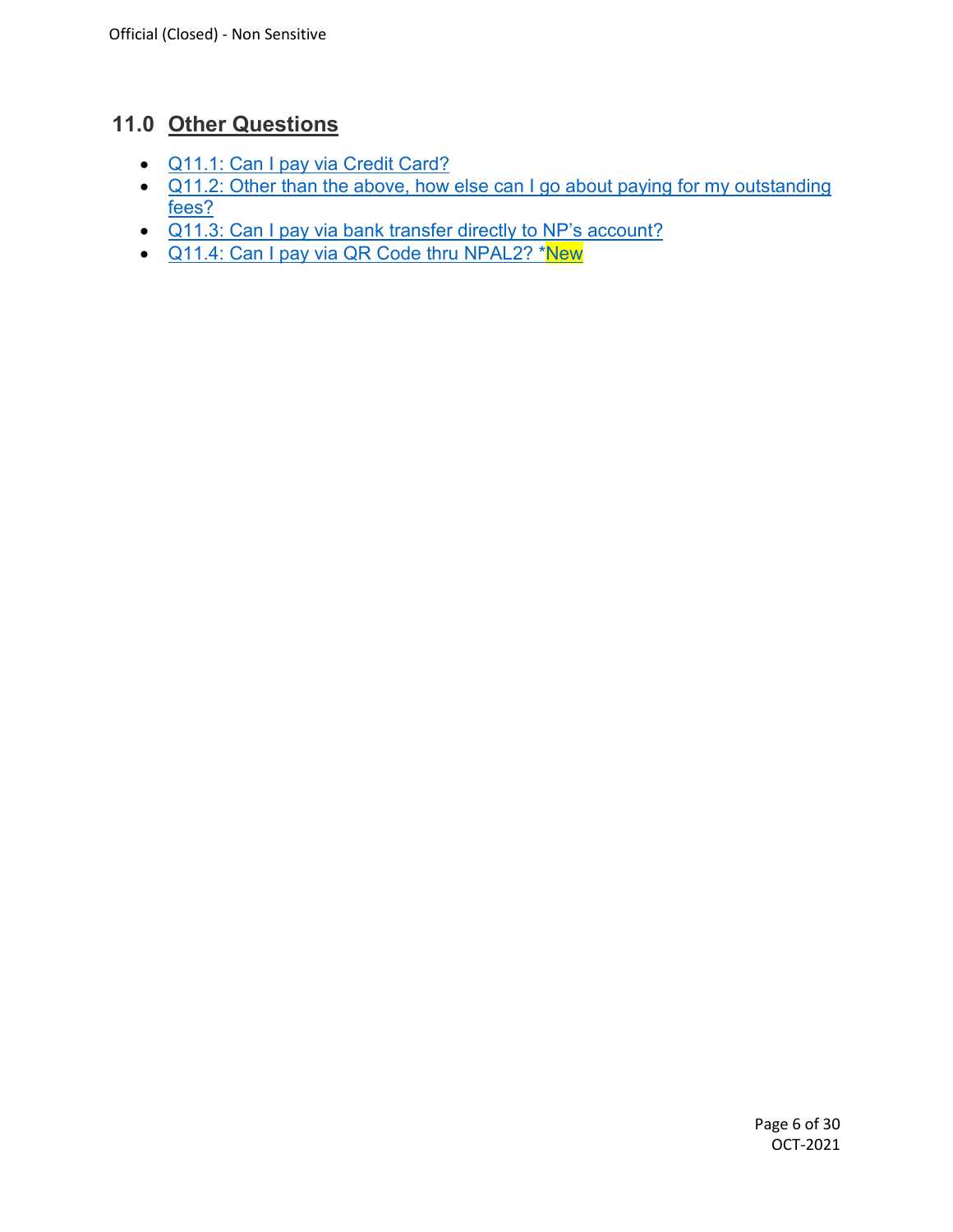# **Course Fee – FAQ answers**

## **1.0 Course Fees**

#### <span id="page-6-0"></span>**Q1.1: What are the fees that I have to pay during enrolment?**

**A:** There are two payment options (Not Applying for financial assistance schemes) and (Applying for financial assistance schemes) indicated on the fee voucher.

If you **do not** intend to apply for Financial Assistance Scheme, please pay the Total Fees Payable, 'Not applying for financial assistance schemes' as indicated in the fee voucher.

If you intend to apply for Financial Assistance Scheme(s) [FAS], (i.e. MENDAKI/PSEA/CPF/Tuition Fee Loan), please pay the Other Fees Payable, 'Applying for financial assistance schemes' as indicated in the fee voucher.

In the event that you are undecided on the FAS to apply for at the point of enrolment, please take note that you **must** make payment of at least 'Applying for financial assistance schemes' – Other Fees Payable first to confirm your course registration.

### <span id="page-6-1"></span>**Q1.2: Can I use PSEA to pay for other fees during enrolment?**

**A:** This is applicable only to NEW first year students. PSEA cannot be used to pay for enrolment fee as the offeree has not been admitted into the polytechnic yet.

<span id="page-6-2"></span>During enrolment, all freshmen will have to pay at least "Applying for financial assistance schemes – Other Fees Payable" in order to confirm the course registration. Thus, this enrolment fee will have to be made via (i) PAYNOW QR code, debit or credit card @ e-Enrolment portal or (ii) Cash/Cheque at [designated OCBC Bank Branches.](#page-29-1)

#### **Q1.3: How can I pay for fees during enrolment?**

**A:** Payment for enrolment fees may be made through one of the following modes:

| • Go to eEnrol Portal (www.np.edu.sg/enrol)<br><b>Credit Card</b><br>• Select 'My Enrolment' and log in with your Student ID and<br>Password<br>(refer to the green 'Acceptance of Offer' letter) |  |
|---------------------------------------------------------------------------------------------------------------------------------------------------------------------------------------------------|--|

Payment mode 1: PAYNOW QR code, debit or credit card

Please refer to the fee voucher and the enrolment guide for details on fees payment.

#### Payment mode 2: OCBC Bank Branches

|               | • Go to a designated OCBC bank branch<br>• Write Student ID, NRIC, Name and NP OCBC Bank account             |
|---------------|--------------------------------------------------------------------------------------------------------------|
| Cash / Cheque | no. $<518715297001>$ at the back of the cheque<br>• Obtain bank's validation on the fee voucher and keep the |
|               | original copy                                                                                                |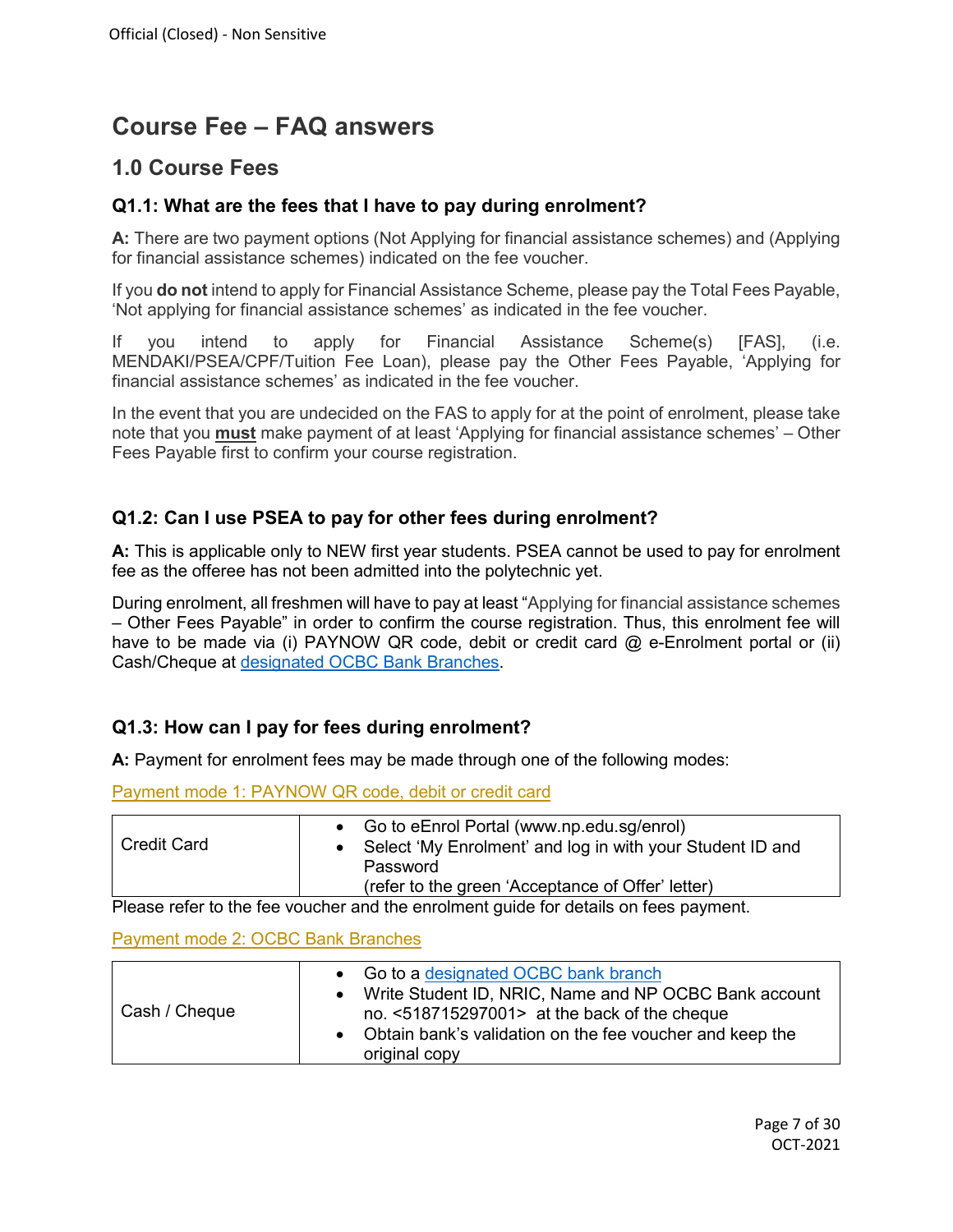## <span id="page-7-0"></span>**Q1.4: How much is my tuition fee?**

**A:** Your total fees at NP comprise of tuition fees and other fees (such as Sports, Insurance, Miscellaneous and Students' Union fees).

Please visit our website<http://www.np.edu.sg/admissions/fees/Pages/finance.aspx> for the information on tuition fee.

\* Note: Fees are subjected to revision by the Ministry of Education, Singapore

## <span id="page-7-1"></span>**Q1.5: When are my tuition fees due?**

**A:** April Semester: Fees are due in June/July October Semester: Fees are due in December/January

Please visit our website to view the exact dates when fees are due. <https://www.np.edu.sg/admissions/Pages/coursefees.aspx>

## <span id="page-7-2"></span>**Q1.6: How can I check for outstanding tuition fees?**

**A:** There are two ways to check on your outstanding tuition fees.

### Option 1: Online Enquiry

Log in to NPAL Student Self Service Portal. The navigation path to view outstanding tuition fees is:

• Main Menu > Self Service > Financial Services > View Financial Account

#### Option 2: Mobile Enquiry

You can download 'NPal2 mStudent' in your App Store and Play Store.

- Log in using your NPal2 User ID and Password
- Go to the page with 'Outstanding Fee' icon and click on it
- You will see the outstanding tuition fees payable under 'Financial Summary'.

## <span id="page-7-3"></span>**Q1.7: What is the breakdown of the total fees payable if I am eligible and opt for Tuition Grant subsidy?**

**A:** Please visit our website <https://www.np.edu.sg/admissions/Pages/coursefees.aspx> for the information on course fee.

\* Note: Fees are subjected to revision by the Ministry of Education, Singapore

## <span id="page-7-4"></span>**Q1.8: What is the breakdown of the total fees payable if I opt out or am not eligible for Tuition Grant subsidy?**

**A:** Students who opt out or are ineligible for Tuition Grant (TG) subsidy may expect to pay fees of more than \$22,000 per AY.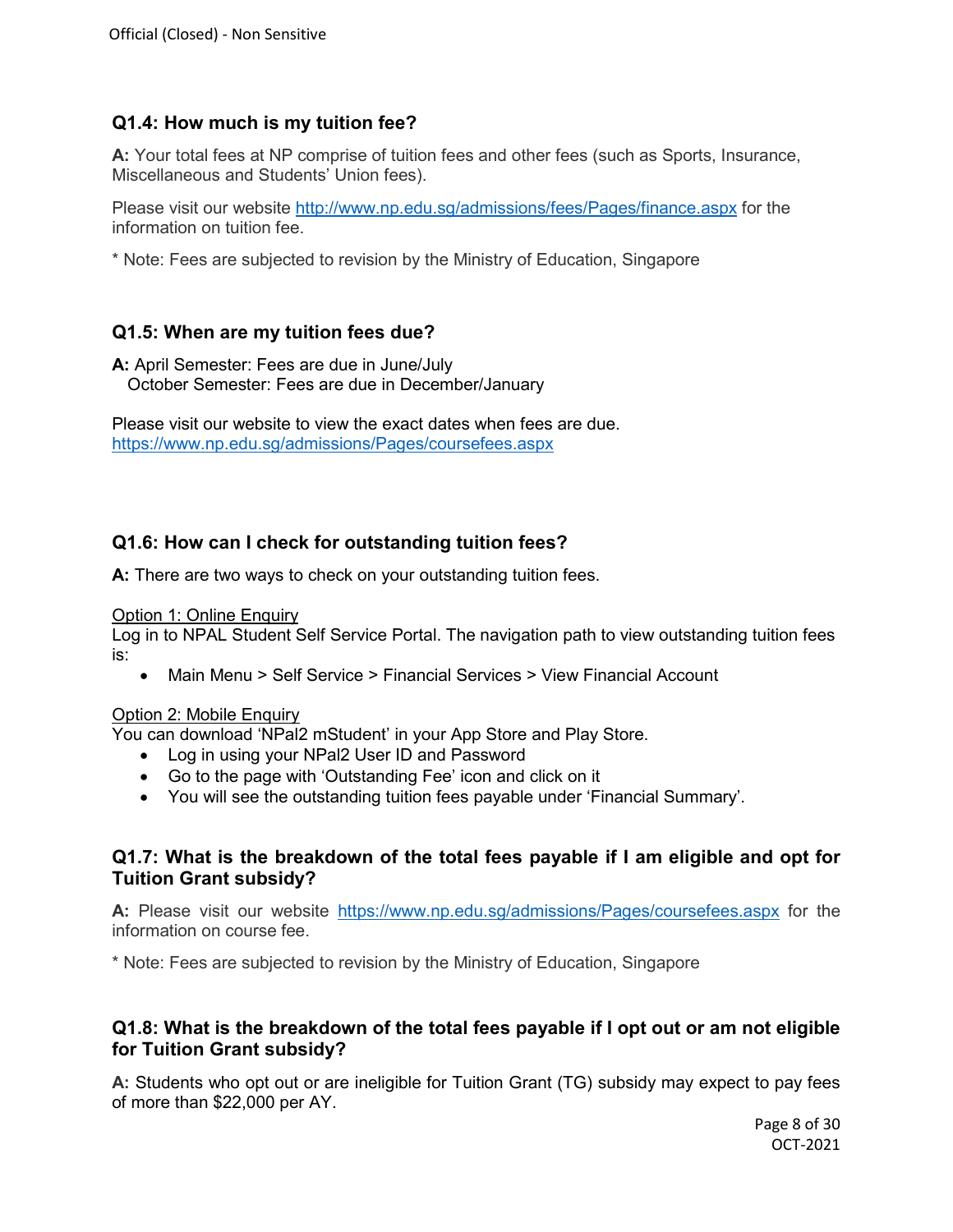#### <span id="page-8-0"></span>**Q1.9: How can I check the status and information of my tuition fee payment?**

**A:** You can check your school fee amount, transaction history and other Student Finance related information by logging into [https://npalstudent.np.edu.sg/,](https://npalstudent.np.edu.sg/) under [Financial Services](https://npalstudent.np.edu.sg/psp/cs90prd/EMPLOYEE/HRMS/s/WEBLIB_PT_NAV.ISCRIPT1.FieldFormula.IScript_PT_NAV_INFRAME?pt_fname=N_SS_FINANCIAL_SERVICES&c=wxQ8Q32K6P5xvx4%2bkpyQchZssYMrbOMR&FolderPath=PORTAL_ROOT_OBJECT.CO_EMPLOYEE_SELF_SERVICE.N_SS_FINANCIAL_SERVICES&IsFolder=true) > [View](https://npalstudent.np.edu.sg/psp/cs90prd/EMPLOYEE/HRMS/c/N_SELF_SERVICE.N_SF_VW_FIN_ACCT.GBL?FolderPath=PORTAL_ROOT_OBJECT.CO_EMPLOYEE_SELF_SERVICE.N_SS_FINANCIAL_SERVICES.N_SF_VW_FIN_ACCT_GBL&IsFolder=false&IgnoreParamTempl=FolderPath%2cIsFolder)  [Financial Account](https://npalstudent.np.edu.sg/psp/cs90prd/EMPLOYEE/HRMS/c/N_SELF_SERVICE.N_SF_VW_FIN_ACCT.GBL?FolderPath=PORTAL_ROOT_OBJECT.CO_EMPLOYEE_SELF_SERVICE.N_SS_FINANCIAL_SERVICES.N_SF_VW_FIN_ACCT_GBL&IsFolder=false&IgnoreParamTempl=FolderPath%2cIsFolder)

#### <span id="page-8-1"></span>**Q1.10: How will I be informed when my tuition fee is due?**

**A:** For students on the Interbank GIRO scheme, an email notification will be sent to the student's NPNET email address to inform of the GIRO deduction details. If the GIRO account holder's email address is provided during the application for Interbank GIRO, the GIRO account holder will also receive an email notification.

For students not on the Interbank GIRO scheme, an email notification will be sent to the student's NPNET email address.

#### <span id="page-8-2"></span>**Q1.11: [I will be repeating 3 or fewer modules next semester.](http://www.rp.edu.sg/Fees/05_FAQ.aspx#q1_11) Do I have to pay the [full fees for the semester?](http://www.rp.edu.sg/Fees/05_FAQ.aspx#q1_11)**

A: If you are pursuing your 7<sup>th</sup> semester or more and are taking 3 or fewer modules, you would only need to pay half of the fees. Tuition grant is payable after the  $10<sup>th</sup>$  semester as there will be no tuition grant subsidy.

If you are a direct entry student into Year 2, you would only need to pay for half of the fees if you are pursuing your  $5<sup>th</sup>$  semester or more and are taking 3 or fewer modules. Tuition grant is payable after  $8<sup>th</sup>$  semester as there will be no tuition grant subsidy.

#### <span id="page-8-3"></span>**Q1.12: I'm serving my internship now. Why am I charged school fees for this semester?**

**A:** Internships form part of your 3-year full-time diploma program at NP. Thus, tuition fees will still be applicable.

### <span id="page-8-4"></span>**Q1.13: I have accepted the offer for a place in Ngee Ann Polytechnic previously but have deferred my study for National Service (NS). I have completed my NS and will enroll into the Polytechnic in current academic semester, how much will I need to pay for my course fees?**

**A:** As you were offered a place previously, the Tuition Fee payable by you will be based on the rate applicable to the year of offer but Other Fees will be based on the rate for current semester.

Example Year of offer: AY2017/2018 Semester 1 Enrolled year: AY2019/2020 Semester 1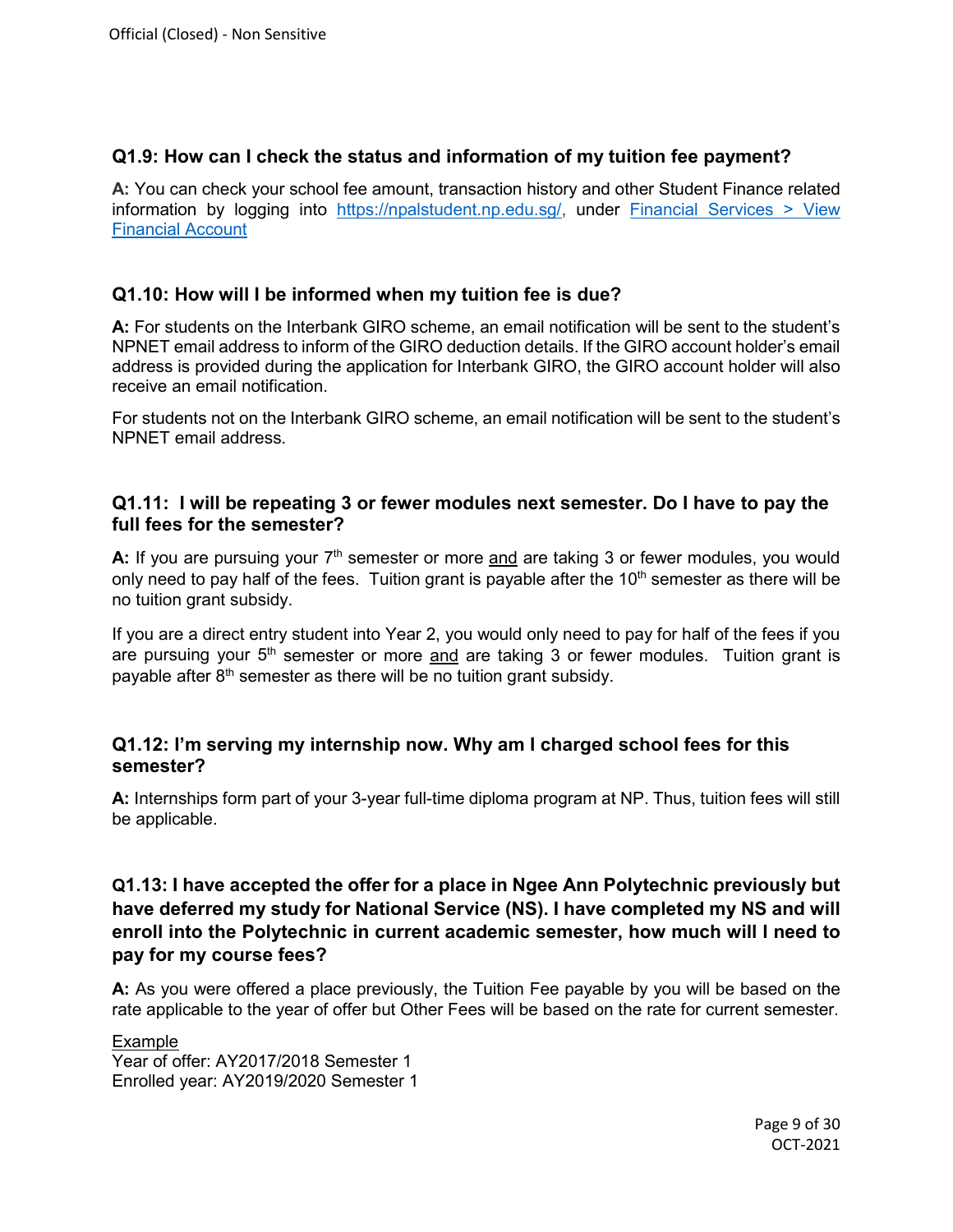The Tuition Fee payable will be the Tuition Fee rate applicable to AY2017/2018 Semester 1 but the Other Fees will be the Other Fee rate applicable to AY2019/2020 Semester 1.

Take note that the polytechnic adopts a cohort-based fee structure, which means that your tuition fees will remain constant for the entire duration of the course.

#### <span id="page-9-0"></span>**Q1.14: I have applied for Leave of Absence for the entire Semester and the application has been approved by my School. Do I have to pay tuition fee?**

**A:** If the approval is granted after the semester has started, full fees may be charged.

Please refer to the refund/withdrawal guidelines published at NP's website [<https://www.np.edu.sg/admissions/Pages/coursefees.aspx>](https://www.np.edu.sg/admissions/Pages/coursefees.aspx).

The withdrawal & Refund guidelines apply to students who are on leave of absence and deferment.

#### <span id="page-9-1"></span>**Q1.15: I have applied for Financial Assistance Schemes (FAS). How will my tuition fees be covered by the FAS?**

**A:** The Tuition Fees will be covered by the FAS in accordance to the priority as follows:

- 1. Mendaki's Tertiary Tuition Fee Subsidy/ Scholarships/ Bursaries (that cover tuition fees)
- 2. SkillsFuture Credit (effective from April 2016 semester onwards)
- 3. PSEA
- 4. CPF Education Loan
- 5. Tuition Fee Loan and Study Loan

#### <span id="page-9-2"></span>**Q1.16: Are there any fee increase for AY2021/2022?**

**A:** There will be no change to the annual tuition fees for Singapore Citizen (SC) and Permanent Residents (PR) students admitted in AY2021. Annual fees for International Students (IS) dmitted in AY2021 to full-time diploma courses has been increased by \$300.

The increase in fees for AY2021 is necessary to help the Polytechnic defray the increasing cost of delivering a high quality education. The Polytechnic will continue to receive a substantial subsidy from the Government to cover the bulk of the costs.

#### <span id="page-9-3"></span>**Q1.17: I received my new PINK Singapore Citizen NRIC. Where do I go to update my citizenship?**

**A:** Please download the form called "Change of Personal Particulars" [here](https://portal2.np.edu.sg/sas/Documents/Personal%20Particulars_Feb%202013.pdf) (login with NPAL ID and password) and bring both the completed form and original document(s) which should prove your new citizenship status (eg: NRIC / Passport) to SSVC @Blk 1, Atrium during operating hours\*. Officers at SSVC will sight your original documents and endorse the photocopy as "certified true copy". Submission of the completed form without endorsement of the true copy will not be accepted.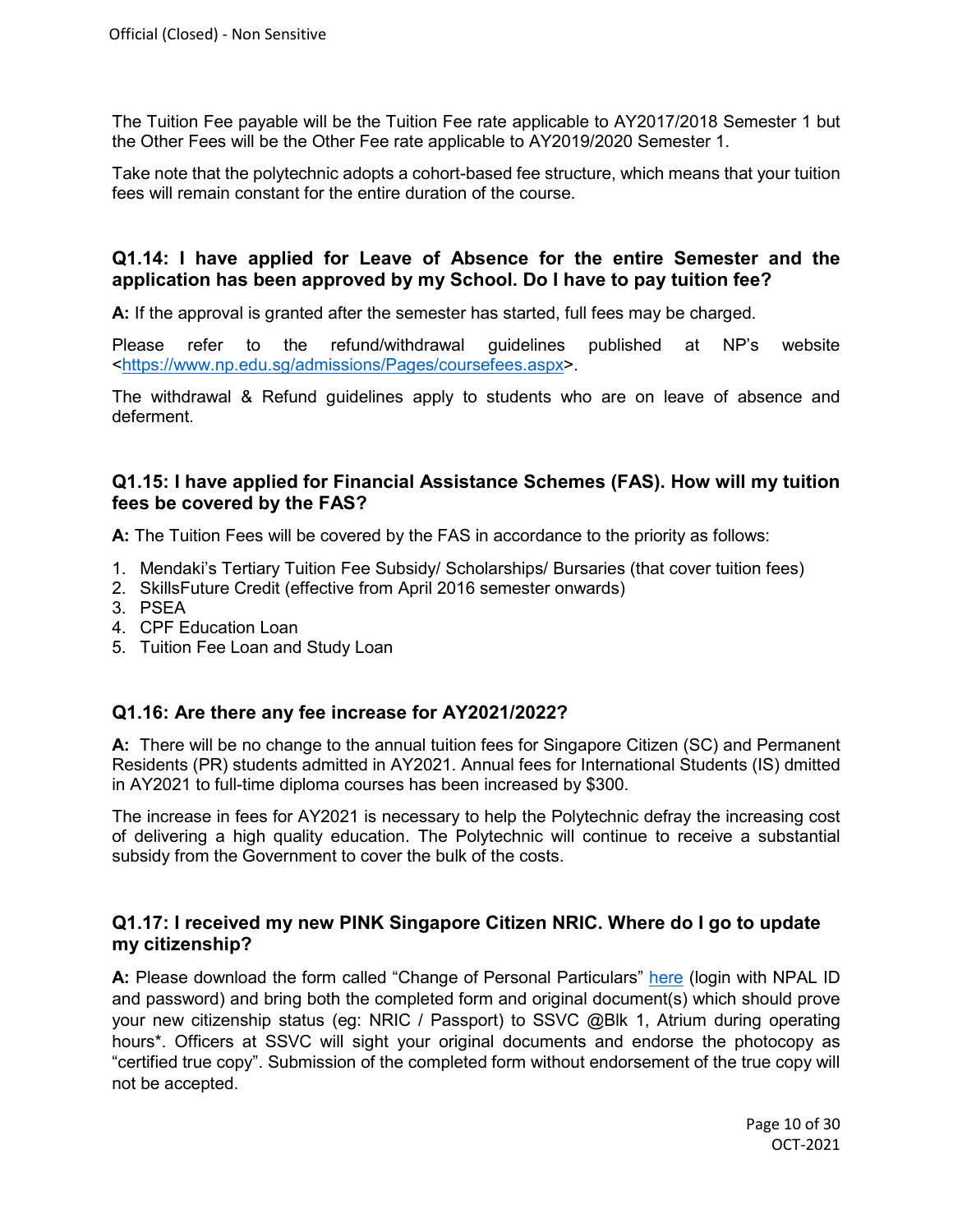\*Operating hours of SSVC: Mon-Thu: 8:30am – 6:00 pm, Fri: 8:30am – 5pm, closed on public holidays."

#### <span id="page-10-0"></span>**Q1.18: I informed NP about my new citizenship on the 1st day of school. Why my fees are still charged at the previous rate?**

**A:** Students who have officially informed NP of their Singapore citizenship or Permanent Resident status before the commencement of each semester will have their fees adjusted and refunded for that semester.

Students who inform NP officially of their Singapore citizenship or Permanent Resident status after the commencement of the semester will have their fees adjusted to the rate of Singapore citizen or Permanent Resident with effect from the next semester. No refund will be made for the difference in fees already paid in the current semester.

#### <span id="page-10-1"></span>**Q1.19: If I withdraw from the course, what is my fee payable? If I have paid my fee, what is the fee refund policy?**

|                                                            | <b>Tuition Fees</b>                             | <b>Other Fees</b>                                                        |
|------------------------------------------------------------|-------------------------------------------------|--------------------------------------------------------------------------|
| Withdrawal before<br>commencement of term                  | 100% refund less \$50<br>administrative charge* | Refund of all other fees paid<br>(except application /<br>amendment fee) |
| Withdrawal within 1st week of  <br>term on valid grounds** | 75% refund                                      | Refund of examination,<br>sports and miscellaneous<br>fees only          |
| Withdrawal after 1st week of<br>term                       | No refund                                       | No refund                                                                |

**A:** NP's [Withdrawal & Refund guidelines](https://www.np.edu.sg/admissions/Pages/coursefees.aspx) are shown in the following table:

#### Notes:

Students who wish to withdraw from their course must complete a prescribed withdrawal form and submit it to the Academic Affairs Office.

- \* Administrative charge of \$50 is only applicable to new students.
- \*\* Refunds will only be made if the reasons for withdrawal are on valid grounds as follows:
- to study in another approved institution in Singapore; or
- <span id="page-10-2"></span>• on medical grounds

#### **Q1.20: I paid my semester's fees. Where can I find the statement of account?**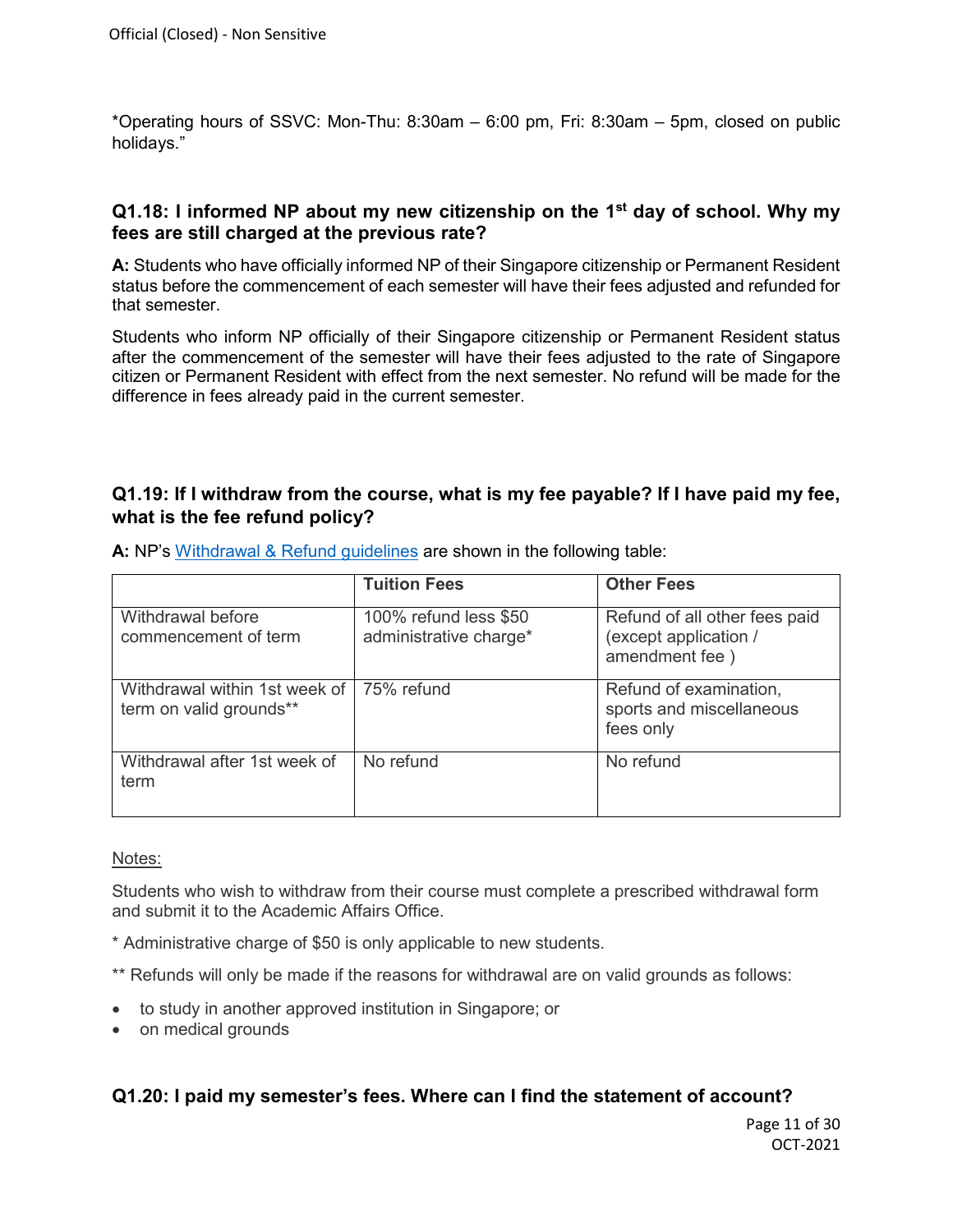A: You may find the statement of account at the student's self-service portal. Log in to NPAL2 > Main Menu > Self Service > Financial Services > View Financial Account. Select the term that you wish to check on, from the drop-down list. Click on the button "View details".

#### <span id="page-11-0"></span>**Q1.21: Where can I download the statement of charges and payments?**

A: You may find the statement of account at the student's self-service portal. Log in to NPAL2 > Main Menu > Self Service > Financial Services > View Financial Account. Select the term that you wish to check on, from the drop-down list. Click on the button "View details".

#### <span id="page-11-1"></span>**Q1.22: What should I do when the semester's fee voucher was issued?**

A: Please check the items and amount billed in your fee voucher for correctness. Discrepancies noted must be highlighted to the Finance Office via email to [fin\\_student@np.edu.sg](mailto:fin_student@np.edu.sg) **within 14 days from the date of the invoice**. If NP does not hear from you at the end of the period, the fee voucher will be deemed correct.

#### **Q1.23: I opted out of the Tuition Grant scheme during enrolment. During the semester, I changed my mind and executed the deed with MOE to opt in to the scheme. How do I inform the school of the change?**

A: Please write to fin student@np.edu.sg within 7 days after executing the deed with MOE. Please attach a copy of the signed deed in the email as proof that you had opted in to the tuition grant scheme.

#### <span id="page-11-2"></span>**Q1.24: Where can I find the fee voucher?**

For NEW students

- $\triangleright$  Go to eEnrol Portal @ www.np.edu.sq/enrol
- Click on 'Login to My Enrolment'. You will be prompted to log in with your student ID and password found in the Acceptance of Offer letter in the mStudent app.
- > At the Main Menu page, select "Course Registration"
- Click on the button "Print Fee Voucher"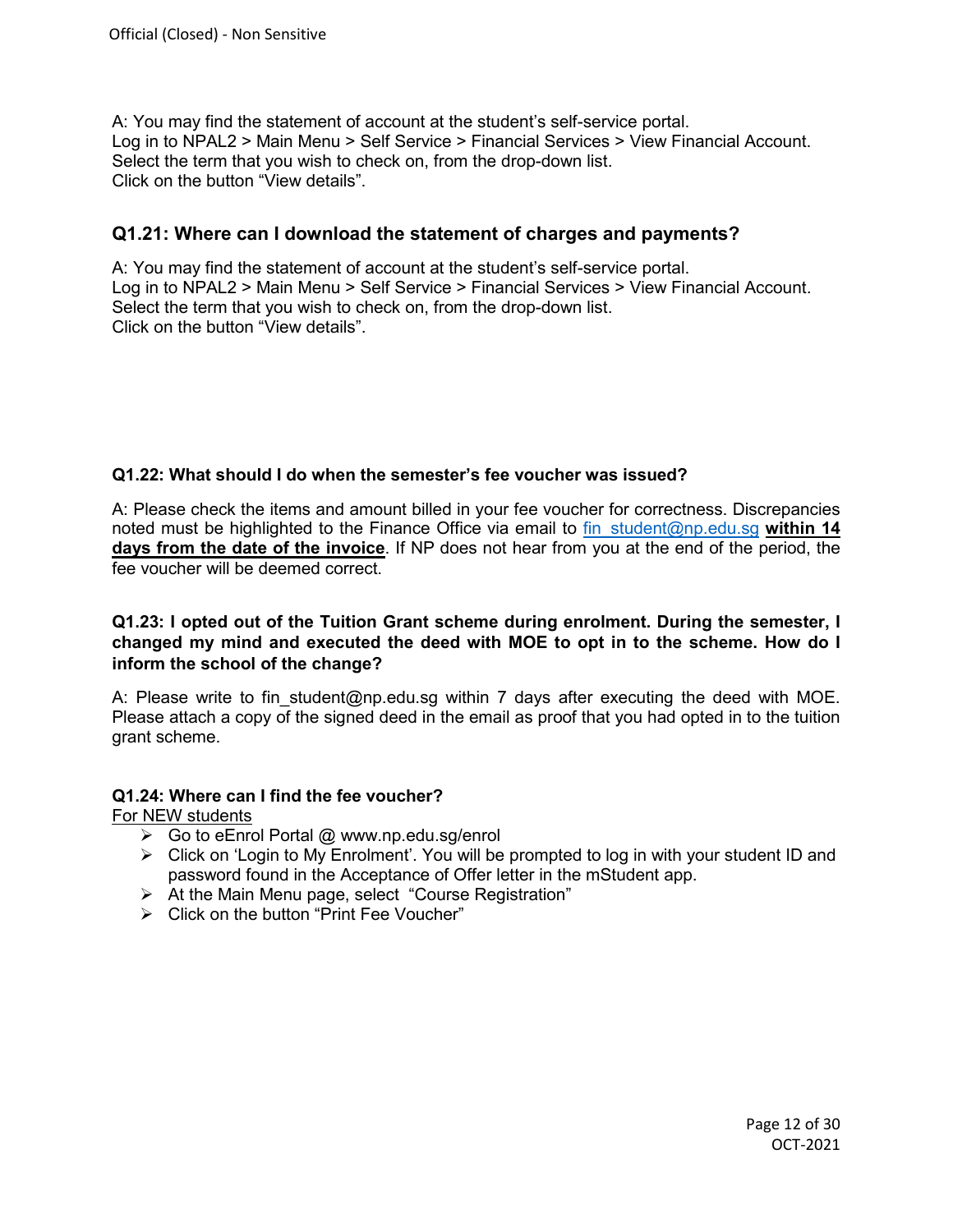| <b>Pay Fees</b>                                                                                                                                                                                                                                                                                                                        |                              |  |
|----------------------------------------------------------------------------------------------------------------------------------------------------------------------------------------------------------------------------------------------------------------------------------------------------------------------------------------|------------------------------|--|
| <b>Fee Payment Status:</b><br><b>Pending Payment</b>                                                                                                                                                                                                                                                                                   |                              |  |
| <b>Payment Options:</b>                                                                                                                                                                                                                                                                                                                | <b>Proceed Wth E-Payment</b> |  |
| 1. Designated OCBC bank branches<br>2. AXS stations located islandwide<br>3 eNETs Debit or Credit                                                                                                                                                                                                                                      | <b>Print Fee Voucher</b>     |  |
| <b>Note:</b> If you have made payment, please allow up to 2 working days for clearance of payment via banks or AXS and<br>up to 5 working days for clearance of ePayment. Cheque payment should be crossed and made payable to "Ngee Ann<br>Polytechnic". Please write your Name, Student ID and Contact No on the back of the cheque. |                              |  |

#### For Current Students

Log in to NPAL2 > Main Menu > Self Service > Financial Services > View Financial Account

Fee vouchers are issued twice yearly, for the April and October semesters respectively.

## **2.0 GIRO Payment**

#### <span id="page-12-0"></span>**Q2.1: What is the difference between Interbank GIRO account and GIRO Direct Credit account?**

**A:** The application for Interbank GIRO is meant for deduction of tuition fees.

The Giro Direct Credit account is meant for refunds/reimbursements due from NP to Students.

#### **Q2.2: [How do I apply for an Interbank GIRO?](http://www.rp.edu.sg/Fees/05_FAQ.aspx#q3_9)**

#### **A:** For NEW students

- For DBS/POSB/OCBC account holders (with internet banking facility), complete and submit the Interbank GIRO application online via My Enrolment.

- For other bank account holders, please fill-in and return the completed form to NP in Brown Reply Envelope.

For Current Students

Login NPal Self-service for student. Navigate: Main Menu > Self Service > Financial Services > GIRO Deduction > Apply for GIRO Deduction.

For DBS/POSB/OCBC account holders (with internet banking facility), complete and submit the Interbank GIRO application online.

#### <span id="page-12-1"></span>**Q2.3: [How do I apply for a GIRO Direct Credit](http://www.rp.edu.sg/Fees/05_FAQ.aspx#q3_9) account?**

**A:** Please refer to the step-by-step guide for this website [Online Guide.](https://www.np.edu.sg/enrol/Documents/Student_Bank_Online_Guide.pdf)

As NP is making a refund or reimbursement to the student, only student's bank account will be accepted for the application of GIRO Direct Credit account.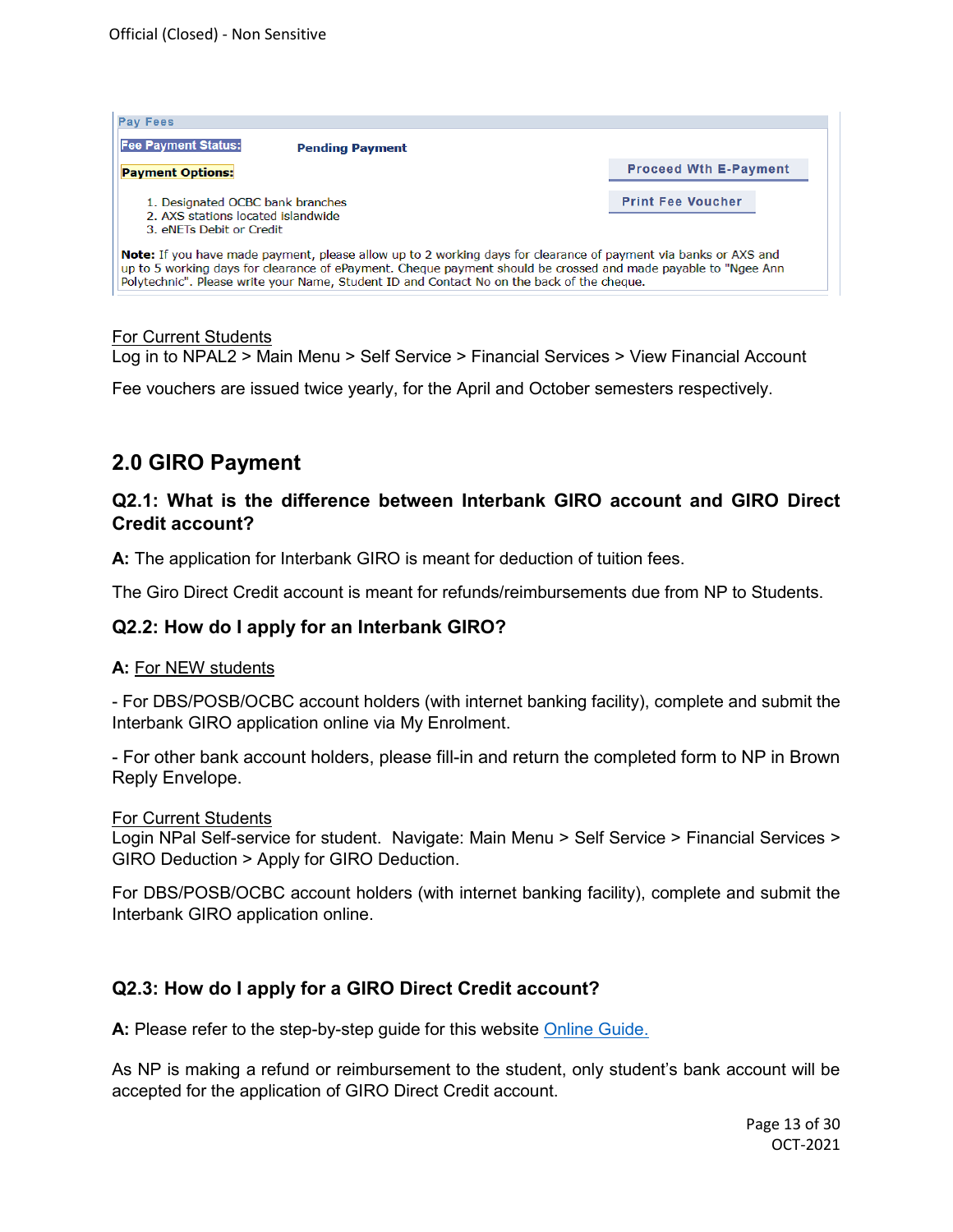<span id="page-13-0"></span>A joint bank account is acceptable as long as the student is one of the bank account holders.

#### **Q2.4: Whose bank account can be used for Interbank GIRO?**

**A:** Either student's or parent's / guardian's savings / current account with any one of the GIRO participating banks can be used.

#### <span id="page-13-1"></span>**Q2.5: Can trustee's account or fixed deposit account be used for GIRO?**

**A:** No, only saving or current account can be used.

#### <span id="page-13-2"></span>**Q2.6: Can I use correction fluid to amend my GIRO application form?**

**A:** No, you are **NOT** allowed to use correction fluid to make amendments on the application form. Error should be crossed out neatly and **amendments should be written next to it. For all errors, the account holder has to sign beside the amendment as per specimen signatures maintained with the bank**.

#### <span id="page-13-3"></span>**Q2.7: [Do I need to go to the bank to have the GIRO form endorsed before submitting](http://www.rp.edu.sg/Fees/05_FAQ.aspx#q3_10)  [it?](http://www.rp.edu.sg/Fees/05_FAQ.aspx#q3_10)**

**A:** For bank accounts operated by thumbprint, please proceed to the issuing bank for GIRO form endorsement.

#### <span id="page-13-4"></span>**Q2.8: Can I change or terminate my GIRO arrangement after the application?**

**A:** Yes, if you wish to terminate your GIRO arrangement, you have to:

- (i) Submit a 'Termination of Interbank GIRO' request form at the Dropbox located at The Atrium, One-Stop Visitor Centre (Blk 1 Level 1), or
- (ii) Inform your bank directly on the termination of GIRO arrangement.

If you would like a copy of the Termination of Interbank GIRO form, please send your request to fin student@np.edu.sg. Our officers will get in touch with you within 3 business days.

Even though you have opted to terminate the existing GIRO arrangement, please ensure that you provide NP with an alternate valid GIRO account for future deductions.

<span id="page-13-5"></span>**Q2.9: If my GIRO deduction is unsuccessful due to insufficient funds, will the Polytechnic try to deduct it through GIRO again?**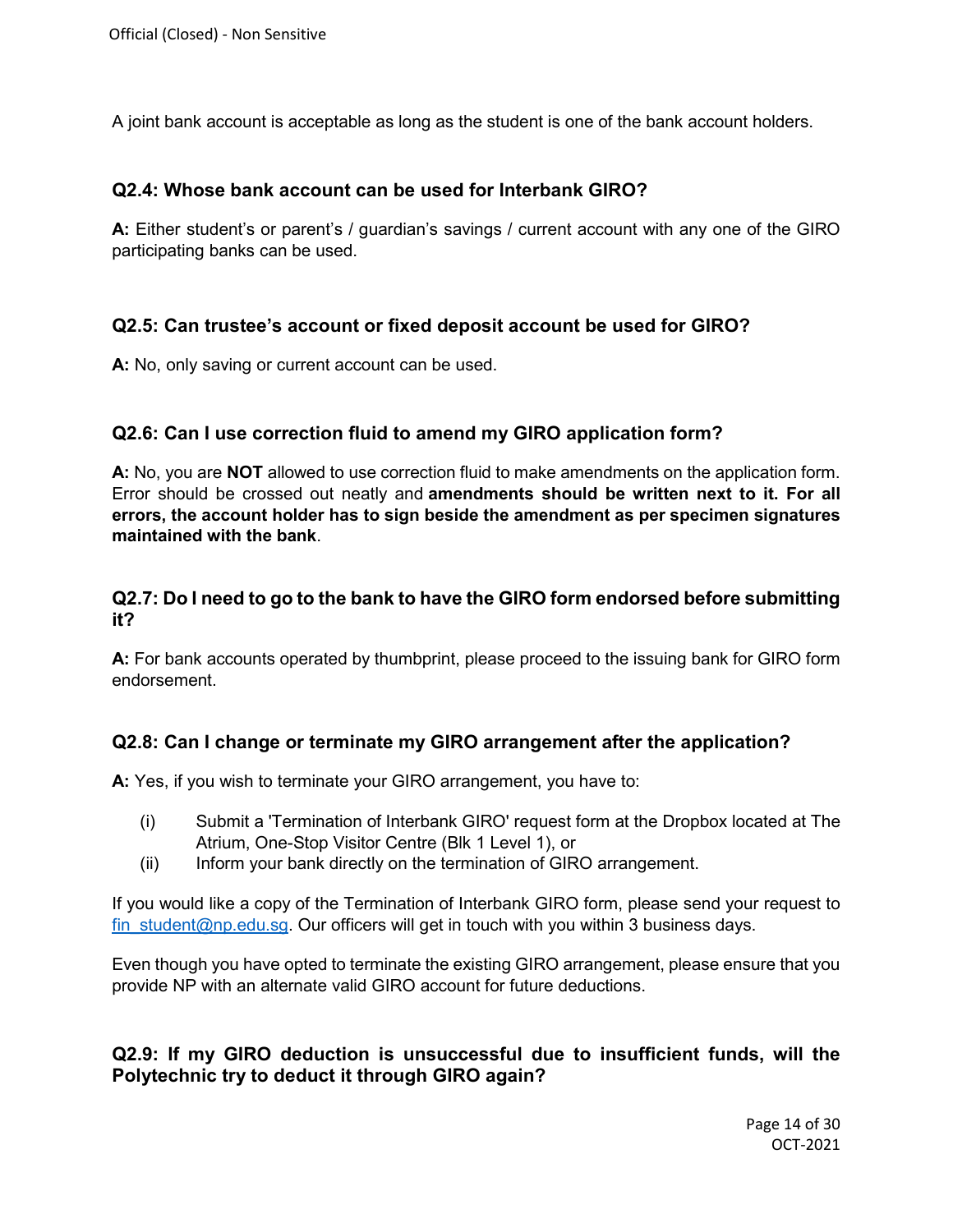**A:** NP will make **two** GIRO attempts in each semester. Please maintain sufficient funds prior to the GIRO deduction date, as some banks may impose bank charges upon unsuccessful GIRO deduction.

If you've missed both attempts due to insufficient funds or invalid GIRO account, you will be notified to make payment via PAYNOW QR code, debit or credit card at NPAL student self-service portal, or via cheque/cash deposit at OCBC bank branches.

#### <span id="page-14-0"></span>**Q2.10: [How do I change](http://www.rp.edu.sg/Fees/05_FAQ.aspx#q5_15) the designated bank account for the GIRO deduction?**

**A:** You are required to inform the bank on the termination of the current Giro instruction. You must then re-submit a new Giro application for the new bank account to be established with us. Please note that the processing time is about  $6 - 8$  weeks. If your bank account is operated by thumbprint, please bring the completed interbank GIRO form to any branch of your bank to get it certified by bank.

#### <span id="page-14-1"></span>**Q2.11: Do I need to cancel my GIRO Direct Credit account if I withdraw from my course of study?**

**A:** Please cancel your GIRO Direct Credit account with your bank if you withdraw from your course of study.

## **3.0 Tuition Grant Scheme**

#### <span id="page-14-2"></span>**Q3.1: [Must I still apply for the Tuition Grant subsidy if I am a Singaporean?](http://www.rp.edu.sg/Fees/05_FAQ.aspx#q2_3)**

**A:** It is mandatory for you to submit the tuition grant form as it is your responsibility to declare the number of semesters that you have benefitted from tuition grant subsidy. Each student is only entitled to a maximum of 10 semesters of subsidized tuition fees for tertiary education. Direct entry to year 2 student is entitled to a maximum of 8 semesters of subsidized tuition fees for tertiary education.

If you have already attained a polytechnic diploma, you are required to pay the full fees including tuition grant as there will be no tuition grant subsidy.

#### <span id="page-14-3"></span>**Q3.2: Do I still have to pay fee after I have applied for the Tuition Grant?**

**A:** Yes. With TG subsidy, you are still required to pay Tuition Fee and Other Fees. The total fees payable comprise of Tuition Grant, Tuition Fee and Other Fees. TG Subsidy only covers the Tuition Grant which is part of the total fees payable by you for pursuing a diploma course in the Polytechnic.

#### <span id="page-14-4"></span>**Q3.3: [Are there any obligations under the Tuition Grant Scheme?](http://www.rp.edu.sg/Fees/05_FAQ.aspx#q2_5)**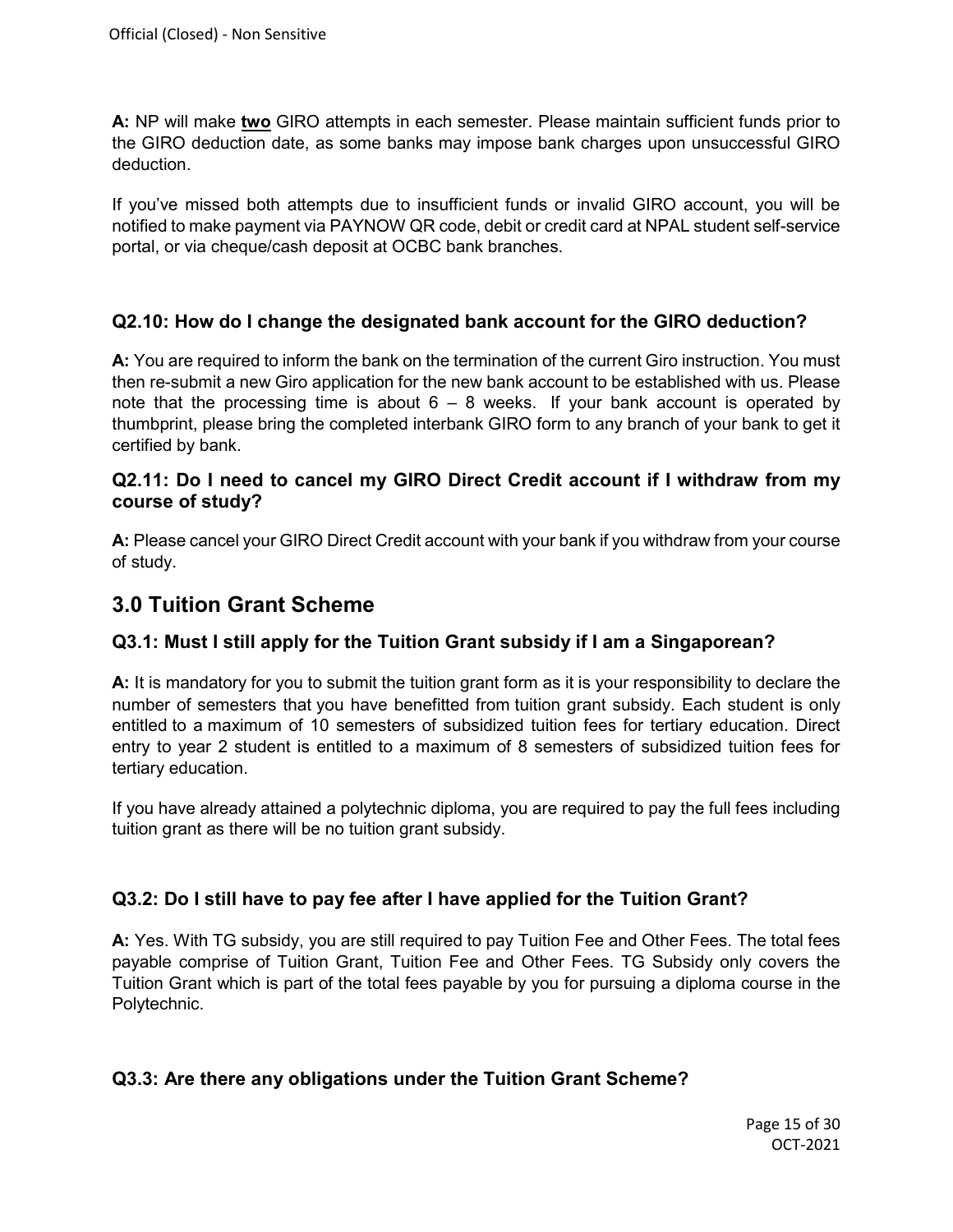**A: For Singaporeans**: There is no obligation attached under this scheme.

**For Singapore PRs and International students**: Student is required to sign a Tuition Grant Agreement by which he/she will be contractually obliged to work in Singapore for a minimum period of three (3) years upon graduation. Two sureties are required for executing the deed. They can be of any nationality, above 21 years old and must not be undischarged bankrupts.

<span id="page-15-0"></span>\* For details, please refer to the MOE website on [Tuition Grant.](http://tgonline.moe.gov.sg/tgis)

#### **Q3.4: How can Singapore Permanent Resident and International students apply for the Tuition Grant?**

<span id="page-15-1"></span>**A:** Application for the Tuition Grant Scheme by Singapore Permanent Resident and international student is subject to MOE's approval and can only be done online through the [MOE TGonline](https://tgonline.moe.gov.sg/docs/TG-FAQ-Polys.pdf)  [System](https://tgonline.moe.gov.sg/docs/TG-FAQ-Polys.pdf) during the stipulated online grant application period for each IHL. You can refer to the [online application guide](https://tgonline.moe.gov.sg/docs/Activation-ApplicationGuide.pdf) for step-by-step instructions on submitting an application.

### **Q3.5: I am a PR student and waiting for my citizenship change to Singaporean. Do I need to sign the Tuition Grant deed?**

**A:** Please sign the Tuition Grant deed with MOE. Signing the deed with MOE is compulsory for PR and International students who intend to opt in to the Tuition Grant scheme.

#### <span id="page-15-2"></span>**Q3.6: Where can I find out more on MOE Tuition Grant Scheme?**

A: Please refer to this MOE website: [Tuition Grant Eligibility for PR & International Students](https://tgonline.moe.gov.sg/docs/TG-FAQ-Polys.pdf)

#### <span id="page-15-3"></span>**Q3.7: When and how do I execute my TG Agreement with Ministry of Education?**

**A:** Please refer to this MOE website for the latest updates: [https://tgonline.moe.gov.sg/tgis/normal/studentViewGrantCalendar.action.](https://tgonline.moe.gov.sg/tgis/normal/studentViewGrantCalendar.action)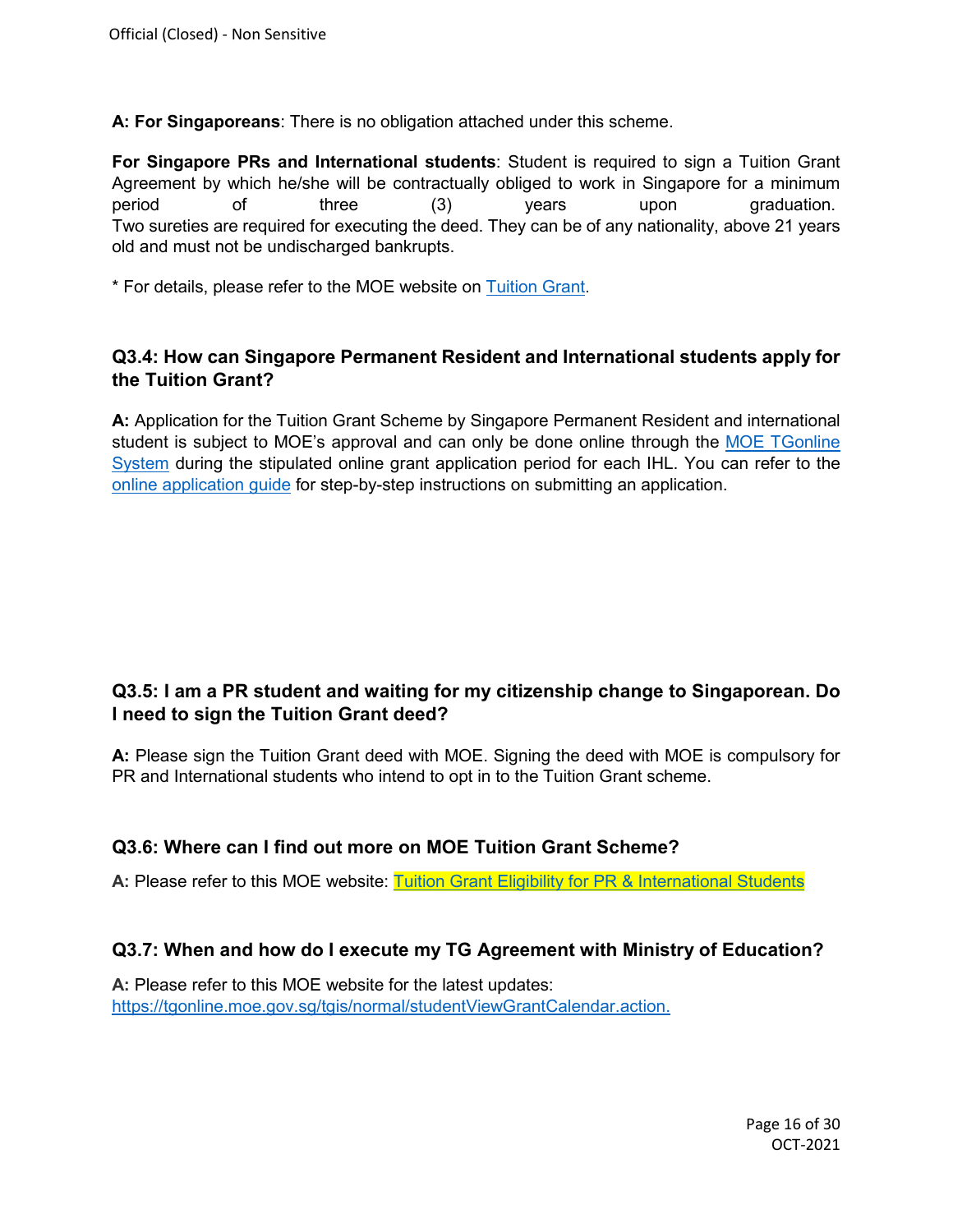## <span id="page-16-0"></span>**Q3.8: I opted in for Tuition Grant when I was in Year 1. I want to opt out for Year 2 and 3. Who should I check with and are there any payments I need to make upon opting out?**

**A:** You can check with the Student & Alumni Services (SAS) Office located at Block 22 Level 3 on tuition grant matters. NP will liaise with MOE for any payments that you need to make upon opting out. Please email [askSAS@np.edu.sg](mailto:askSAS@np.edu.sg) before heading down to the SAS Office.

## <span id="page-16-1"></span>**Q3.9: I opted out of Tuition Grant Scheme when I was in Year 1. I have recently signed the tuition grant deed with MOE. Can I get refund for the fees that I paid before signing the Tuition Grant?**

**A:** No refunds will be processed for the past fees that you have paid. The tuition grant scheme will be effective from the semester that you sign the deed with MOE.

# **4.0 Financial Scheme**

### <span id="page-16-2"></span>**Q4.1: What are the Financial Assistance Scheme (FAS) available?**

**A:** These are the Financial Assistance Schemes (FAS) that are available to **Full-Time students**:

- [Post-Secondary Education Account \(PSEA\)](https://www.moe.gov.sg/financial-matters/psea)
- [CPF Approved Education Scheme \(CPF-AES\)](https://www.cpf.gov.sg/Members/FAQ/schemes/other-matters/cpf-education-scheme) > CPF Education Loan Scheme
- [Mendaki Tuition Fee Subsidy](https://www.mendaki.org.sg/assistance_landing/tertiary-tuition-fee-subsidy-ttfs/) (TTFS)
- [DBS Tuition Fee Loan](http://www.dbs.com.sg/personal/loans/tuition-fee-loans/default.page) (TFL)

For students in the **Polytechnic Foundation Programme (PFP)**, only Post-Secondary Education Account (PSEA) is applicable.

The application instructions and terms and conditions of the schemes are printed on the respective application forms. As the eligibility criteria and application procedures are different, please read and comply with the instructions before application.

#### <span id="page-16-3"></span>**Q4.2: Can I apply for more than one Scheme?**

**A:** Eligible students may apply for more than one FAS. However, the total financing from the scheme(s) cannot exceed the Tuition Fee amount.

The FAS priority for payment of tuition fees is as follows:

- 1. MENDAKI Tuition Fee Subsidy (TTFS) for Malay Students
- 2. Post-Secondary Education Account (PSEA)
- 3. CPF Approved Education Scheme (CPF-AES)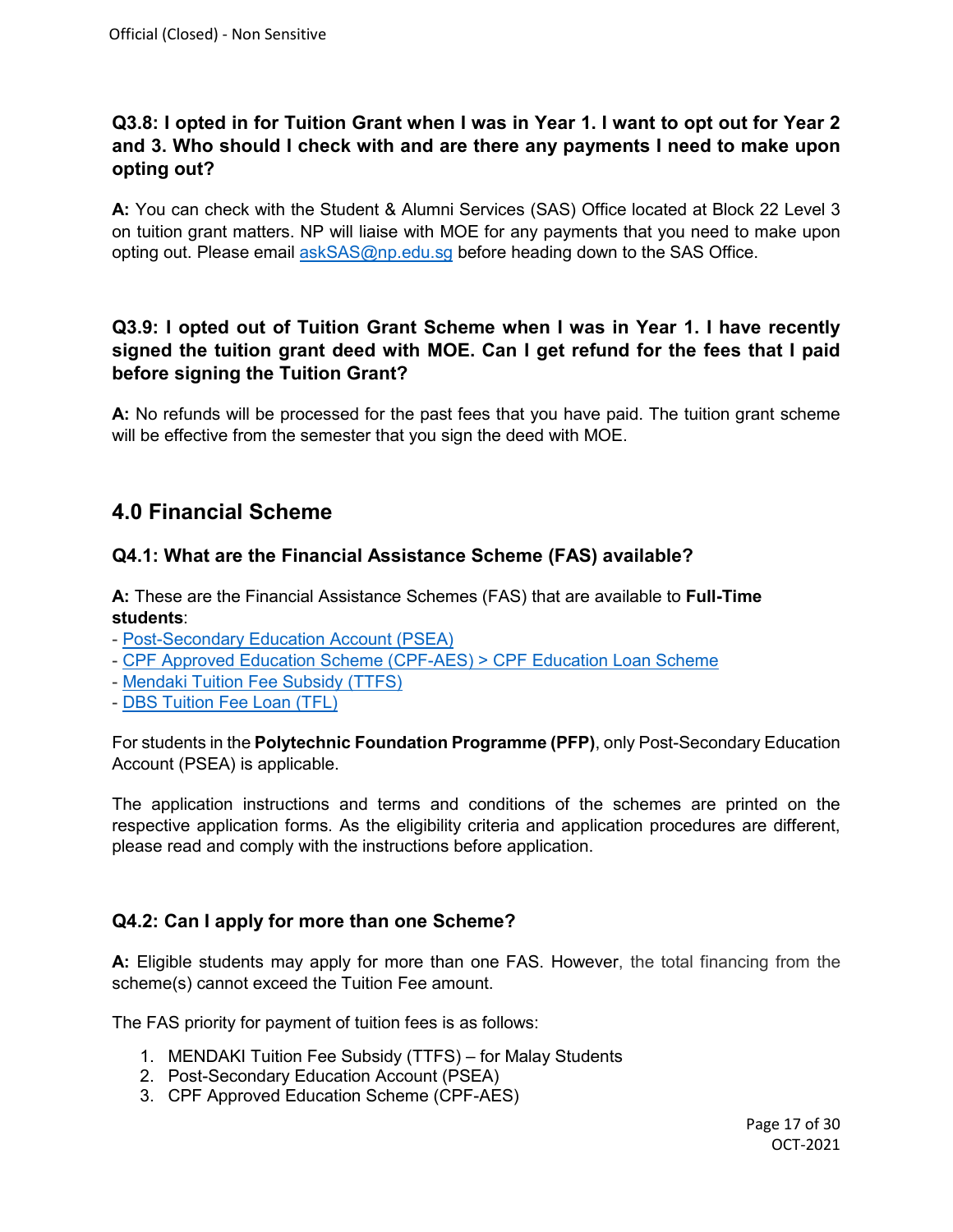4. DBS Tuition Fee Loan (TFL)

In the event that an eligible student applies for 2 or more schemes listed above, NP will make a claim from the respective agencies based on the priority listed.

#### <span id="page-17-0"></span>**Q4.3: How will I know the outcome of my application(s) for Financial Scheme(s)?**

**A:** You will receive a letter from the respective organizations (Yayasan Mendaki, MOE, CPF Board or DBS Bank) informing you of the status of your application.

#### <span id="page-17-1"></span>**Q4.4: I am an international student, what are the financial schemes that I can apply to aid my studies?**

**A:** International students can apply for DBS Tuition Fee Loan (TFL) and CPF Approved Education Scheme (CPF-AES).

### <span id="page-17-2"></span>**Q4.5: If I have applied for Financial Scheme and it is not approved yet, will I be charged late fee?**

**A:** If your application is not yet approved, you are required to pay the fees using your own fund. No late fees will be imposed.

#### <span id="page-17-3"></span>**Q4.6: I applied for financial aid last year. Do I have to re-apply again this year?**

**A:** Once the application to any financial assistance scheme (MENDAKI/PSEA/CPF/TFL) is approved, it will be valid for the entire duration of your course, subject to sufficient available balance. There is **no need to re-apply** for the same financial scheme every semester.

Please note that **PSEA adhoc** withdrawal application is for one time deduction only.

#### <span id="page-17-4"></span>**Q4.7: I wish to terminate the financial scheme I am currently on from next semester onwards, what should I do?**

**A:** A written/online request must be submitted to terminate your existing financial schemes. You may send your request for termination form for Post-Secondary Education Account to fin student@np.edu.sg. Our officers-in-charge will get in touch with you within 3 business days.

These termination/revocation requests are to be submitted to NP at the Dropbox located at The Atrium, One-Stop Visitor Centre (Blk 1 Level 1):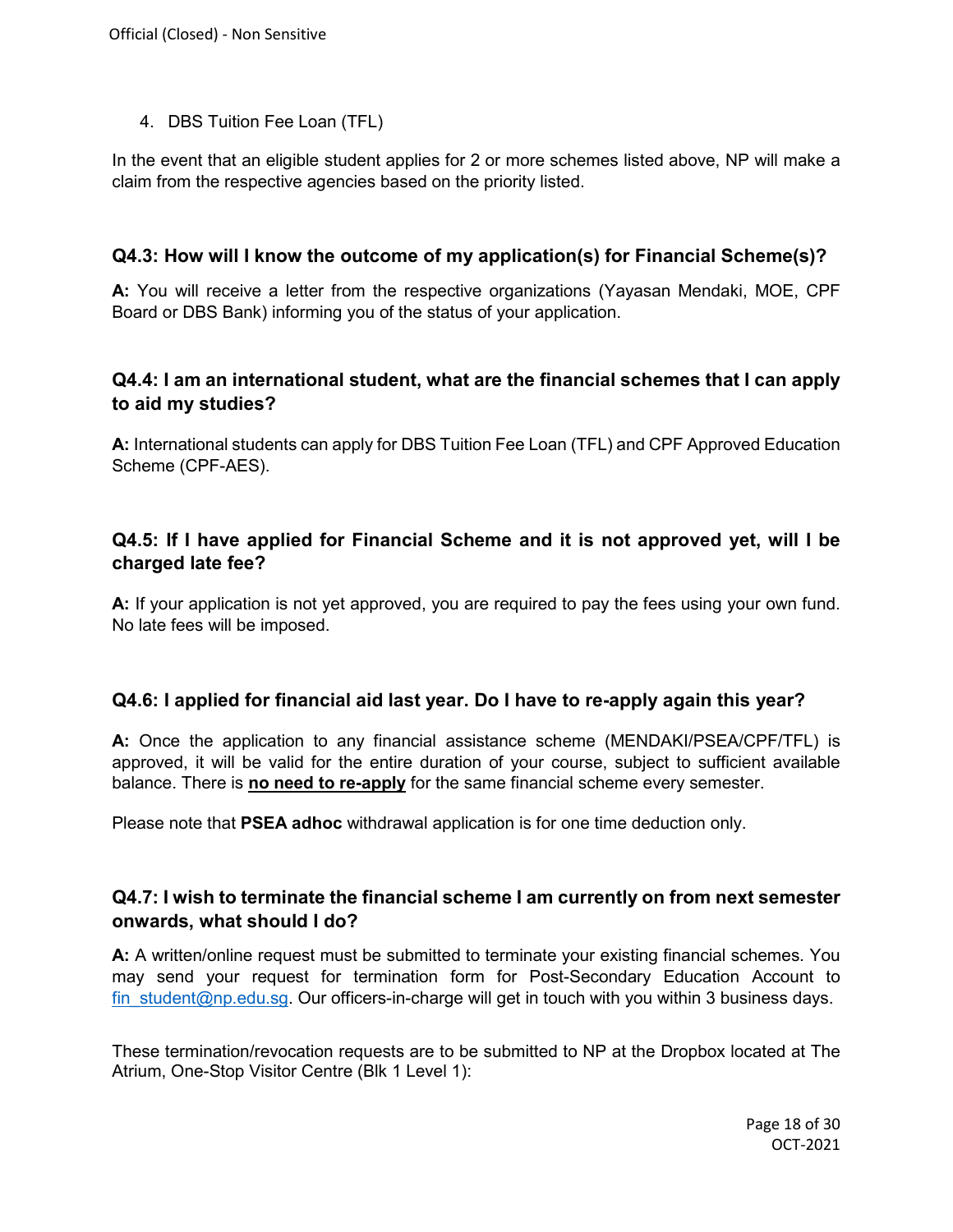• [Termination of Standing Order for withdrawal from the Post-Secondary Education Account](http://www.rp.edu.sg/uploadedFiles/Contents/RP/ADMISSIONS/Fees/PSE%20Standing%20Order%20Termination%20Form.pdf)  [form.](http://www.rp.edu.sg/uploadedFiles/Contents/RP/ADMISSIONS/Fees/PSE%20Standing%20Order%20Termination%20Form.pdf)

These requests are to be submitted directly to the respective organisations:

- CPF Education Scheme Revocation. Applicants may either submit the revocation online using SingPass, or submit the hardcopy revocation form to CPF Board directly.
- DBS Tuition Fee Loan: Visit a DBS/POSB branch (do not visit branches that are indicated as 24/7 self-service) to submit the termination request. All past disbursed loan amounts will be due immediately upon termination.
- Mendaki Tertiary Tuition Fee subsidy: Please email to mendaki@mendaki.org.sg

#### <span id="page-18-0"></span>**Q4.8: Who can I email/contact if I need clarifications on financial schemes?**

**A:** For Financial Assistance pertaining to Bursaries/Scholarships, You may email your enquiries to the Student & Alumni Services Office at [askSAS@np.edu.sg.](mailto:askSAS@np.edu.sg)

For Financial Assistance Schemes pertaining to MENDAKI/PSEA/CPF/Tuition Fee Loan, you may email your enquiries to the Finance Office at fin student@np.edu.sg.

## **5.0 FAQs on MENDAKI**

#### <span id="page-18-1"></span>**Q5.1: Do I need to reapply for MENDAKI if I repeat one semester?**

**A:** No, you need not reapply for MENDAKI.

#### <span id="page-18-2"></span>**Q5.2: I deferred my studies due to medical reason for one semester. Do I need to reapply for MENDAKI?**

**A:** No, you need not reapply for MENDAKI.

### <span id="page-18-3"></span>**Q5.3: I deferred my studies for 2 semesters. Do I need to reapply for MENDAKI when I resume my studies?**

**A:** Yes, you need to reapply for MENDAKI.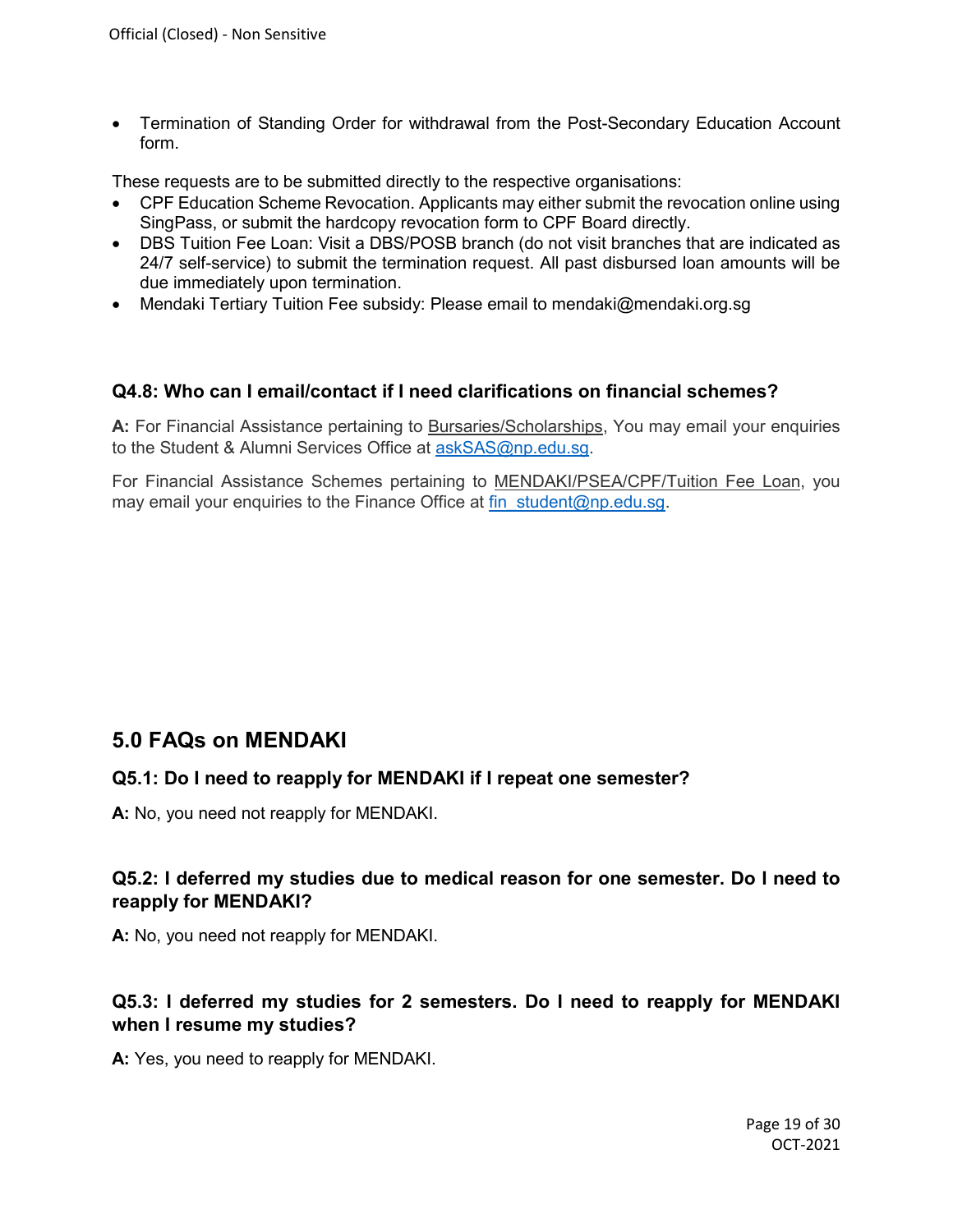### <span id="page-19-0"></span>**Q5.4: I am a Year 2/Year 3 student and have applied for PSEA and MENDAKI schemes. I was awarded MENDAKI subsidy but my PSEA was also deducted.**

**A:** Miscellaneous fees of \$45+/\$75+ for SC/PR students are charged in the first semester of Year 2 and Year 3. These fees are **not covered by MENDAKI** and will be borne by the students either through PSEA or GIRO.

#### <span id="page-19-1"></span>**Q5.5: I am a Year 1 student. I received the approval letter from MENDAKI but my fees had been deducted from PSEA/CPF/GIRO. When can I get the refunds?**

**A:** NP may have been informed late about your approval letter from MENDAKI hence the tuition fees were deducted from PSEA/CPF/GIRO first. Refunds (if any) will be processed after payment is received from MENDAKI.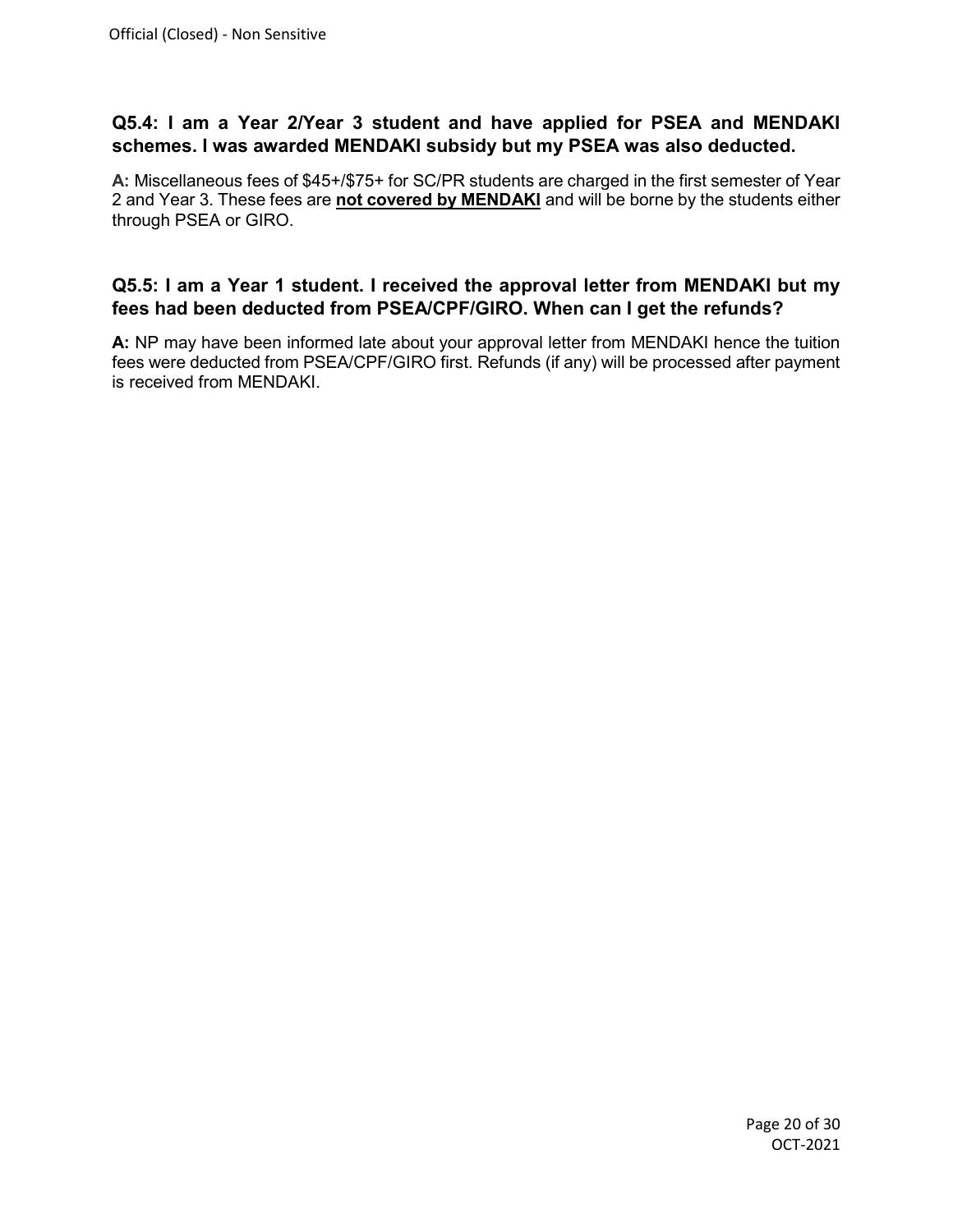# **6.0 FAQs on SkillsFuture Credit**

## <span id="page-20-0"></span>**Q6.1: Who is eligible for SkillsFuture Credit?**

**A:** All Singaporean Citizens aged 25 and above in 2020 are eligible to receive SkillsFuture Credit.

## <span id="page-20-1"></span>**Q6.2: How much will I receive?**

**A:** Opening balance of \$500 that will not expire and periodic top-up from the Government.

## <span id="page-20-2"></span>**Q6.3: How do I check whether I can use my SkillsFuture Credit for my full-time diploma tuition fees?**

**A:** You may search online at [www.skillsfuture.sg/credit.](http://www.skillsfuture.sg/credit)

# <span id="page-20-3"></span>**Q6.4: I can use SkillsFuture Credit for my full-time diploma course. How do I apply?**

**A:** Login to [www.skillsfuture.sg/credit](http://www.skillsfuture.sg/credit) using SINGPASS. Under 'My SkillsFuture Credit Account Summary' page, click on 'Submit Claim' button to start applying the credit for your full-time diploma tuition fees.

## <span id="page-20-4"></span>**Q6.5: When should I apply to use SkillsFuture Credit for my full-time diploma tuition fees?**

**A:** You may start applying to use SkillsFuture Credit 30 days before the course commencement date and within 90 days after course commencement date.

E.g. April 2019 semester commences on 15-Apr-2016. You may apply to use SkillsFuture Credit from 16-Mar-2019 until 14-Jul-2019.

E.g. Oct 2019 semester commence on 14-Oct-2019. You may apply to use SkillsFuture Credit from 15-Sep-2019.

Please check the academic calendar for the course commencement date of the respective semesters.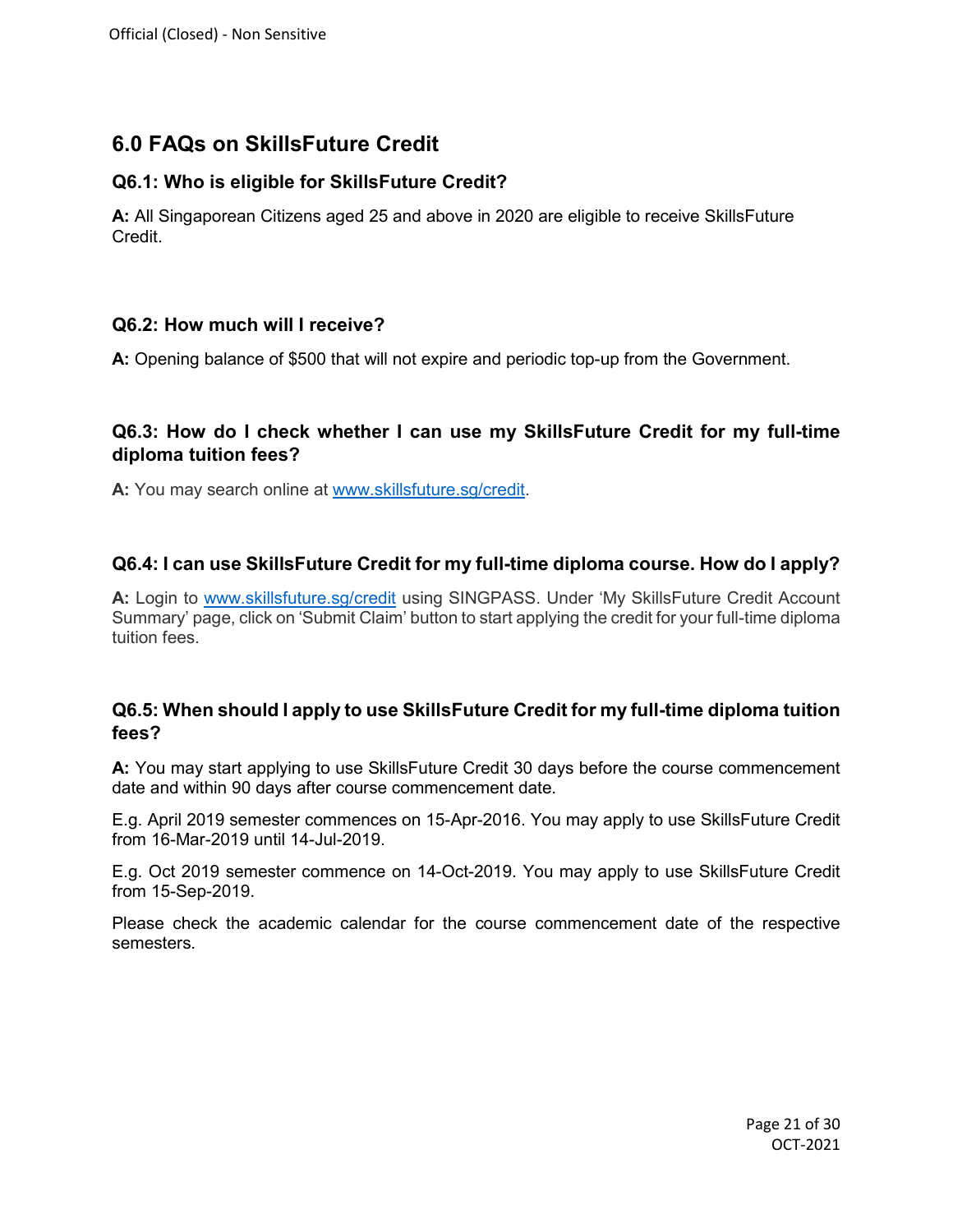# **7.0 FAQs on PSEA (Post-Secondary Education Account Scheme)**

#### <span id="page-21-0"></span>**Q7.1: What's the difference between Adhoc PSEA form and Standing Order PSEA form?**

**A:** Adhoc PSEA is used when you intent to make a one-time deduction from PSEA account, usually for enrichment program or trips. You will need to apply each time you make a deduction from PSEA.

Standing Order PSEA is **not** for one-time deduction and will be used to cover your tuition fees throughout your study in NP (subject to funds available in the PSEA account). There is no need to reapply each time you make a deduction from PSEA.

### <span id="page-21-1"></span>**Q7.2: When can I apply for the PSEA to pay for my school fees?**

**A:** Students are strongly encouraged to apply for this scheme during the application period. Application for Semester 1 should be submitted before 30 June and before 30 October for Semester 2. If an application is submitted past the closing date for the semester, it is deemed to be for the following semester's fees unless informed via email to fin student@np.edu.sg

Students will be informed of the application period via their NPAL connect mail.

#### <span id="page-21-2"></span>**Q7.3: How do I apply for PSEA to pay for school fees?**

**A:** If using student's own PSEA, please submit the compulsory [Online Application form.](https://form.gov.sg/#!/5dce03451834d1001409adb8)

- For PSEA holder who is 21 years old and above Login via student's Singpass
- For PSEA holder who is below 21 years old A parent/ legal guardian is required to submit the application on behalf of the account holder (Login via parent's / legal guardian(s) Singpass)

#### <span id="page-21-3"></span>**Q7.4: How do I check my PSEA Account balance?**

**A:** You may check your PSEA account balance by calling the PSEA hotline 6260 0777. Simply key in your NRIC when prompted by the automated message.

#### <span id="page-21-4"></span>**Q7.5: Can I use my sibling's PSEA account to pay my school fees?**

**A:** Yes. Do note that the deduction from your sibling's PSEA account will only be effected after the balance in your PSEA account has been fully utilised. Please complete the Hardcopy application form

#### *Standing Order Form*

(a) Download the Standing Order form [here](https://www.moe.gov.sg/education/post-secondary/post-secondary-education-account/usage) [Click here](https://www.moe.gov.sg/-/media/files/financial-matters/psea-standing-order-form.pdf?la=en&hash=BF3931F88B9E709D34CF46D25144C3D83609AC32) (from [Post-Secondary Education](https://www.moe.gov.sg/financial-matters/psea)  [Account | Ministry of Education \)](https://www.moe.gov.sg/financial-matters/psea)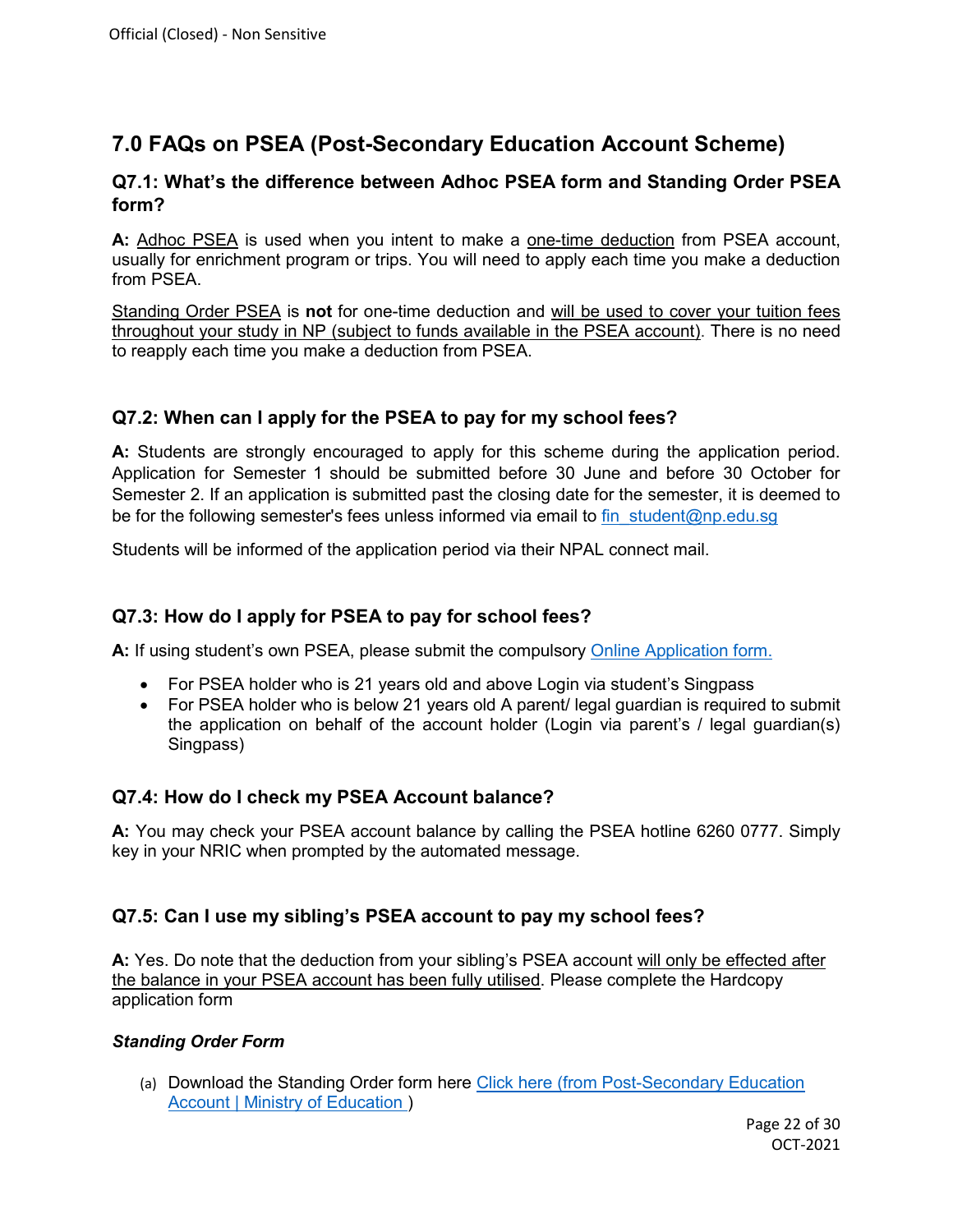## *Ad Hoc Withdrawal Application*

- *(b)* Mail the completed form to c/o Finance Office (PSEA form), Ngee Ann Polytechnic, 535 Clementi Road, Singapore 599489, or return the form to NP via the FINANCE drop-box located at Blk 1 - The Atrium, or email the completed form to fin student@np.edu.sg
- (c) Download the Ad Hoc Withdrawal form [Click here](https://www.moe.gov.sg/-/media/files/financial-matters/psea-standing-order-form.pdf?la=en&hash=BF3931F88B9E709D34CF46D25144C3D83609AC32) (from [Post-Secondary Education](https://www.moe.gov.sg/financial-matters/psea)  [Account | Ministry of Education \(moe.gov.sg\)](https://www.moe.gov.sg/financial-matters/psea)
- *(d)* Email the completed form to [fin\\_student@np.edu.sg](mailto:fin_student@np.edu.sg)

# <span id="page-22-0"></span>**Q7.6: What can the PSEA funds be used for?**

**A:** For more information about PSEA and usage of funds, please click [here.](https://www.moe.gov.sg/financial-matters/psea)

- If you would like to check the balance in the PSEA, please contact MOE PSEA hotline at 6260 0777.
- For enquiries about using PSEA to pay for your tuition and other fees at NP, please email [fin-student@np.edu.sg.](mailto:fin-student@np.edu.sg)

## <span id="page-22-1"></span>**Q7.7: How do I terminate the usage of PSEA funds for payment of school fees? \*New**

- Please click on the link for the FormSG version that can be found at [PSEA Termination.](https://go.gov.sg/psea-so-termination)
- Applicants are required to sign in with their SingPass account in order to complete the online form.
- Please note that submission of the FormSG to terminate PSEA Standing Order will be sent directly to MOE PSEA Unit for processing.

## <span id="page-22-2"></span>**Q7.8: I am a Year 1 student. I paid my school fees in full during enrolment in March 2021. Can I get a refund since I have applied for PSEA?**

**A:** No refunds will be processed for full fees paid during enrolment for April semester 2021. The PSEA scheme will be used to cover your tuition fees from the next semester onwards.

## **Q7.09: I have used all the balance in my PSEA to pay for tuition fees. I will be going on overseas trip this semester. Can NP process refund to PSEA so that I can use the money for overseas trip?**

<span id="page-22-3"></span>**A:** No refunds will be processed. If you intend to use PSEA for overseas trip, you are advised to use your sibling's PSEA account if there is available balance. If PSEA is not available, then you are advised to seek other modes of financing for the overseas trip.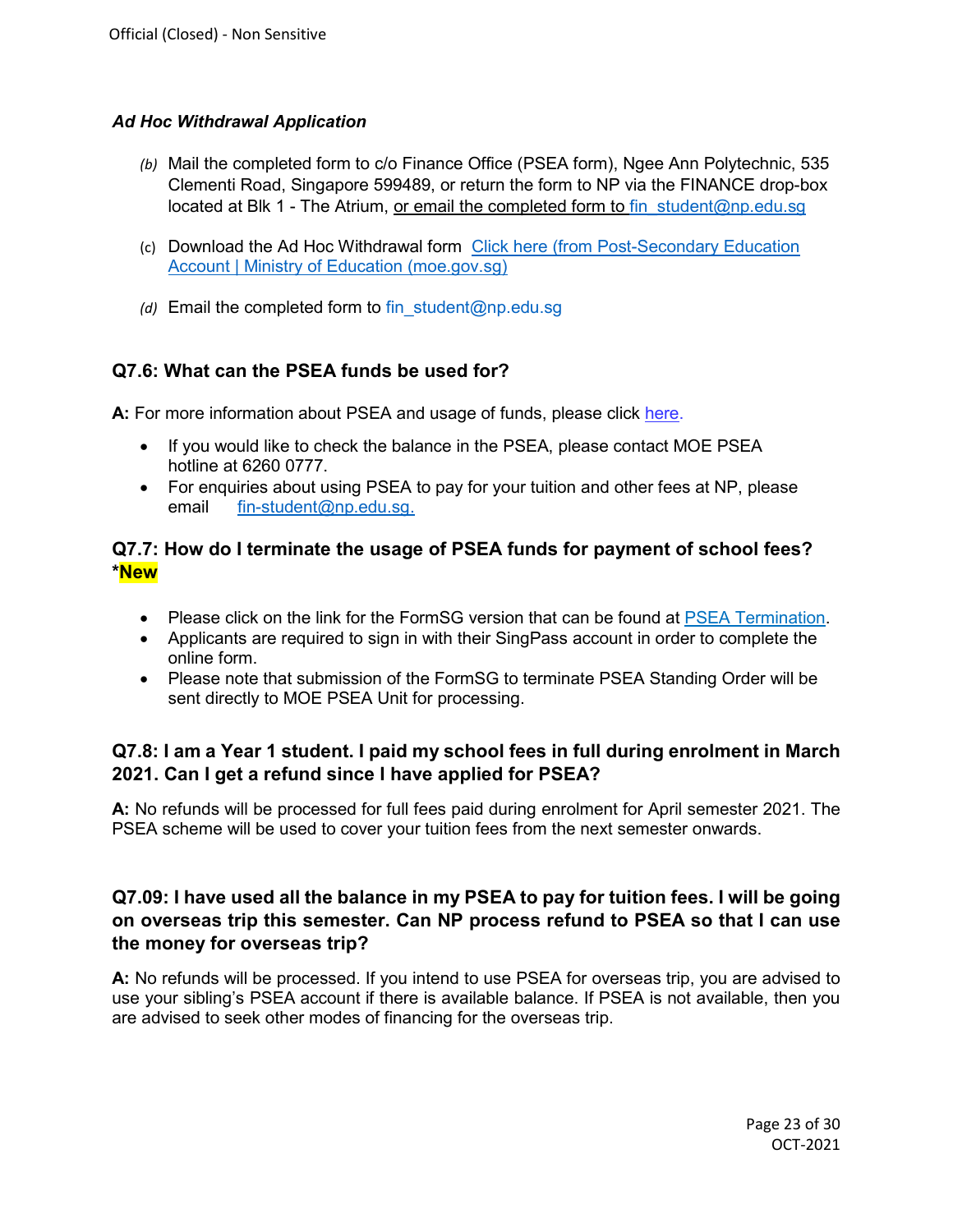## **Q7.10: Guide to PSEA Standing Order (SO) form SG \*New**

#### **A:**

- Please click [Guide to PSEA apply Online](https://www.moe.gov.sg/financial-matters/psea/)
- Please click [PSEA Standing Order via Form SG](https://go.gov.sg/psea-p2s)
- Hardcopy application to use for Late applicants Please click [Hardcopy Application](https://www.moe.gov.sg/financial-matters/psea/how-to-use)

# **8.0 FAQs on CPF Payment**

### <span id="page-23-0"></span>**Q8.1: Who is eligible to apply for payment of tuition fees under CPF Education Scheme?**

**A:** Depending on the Available Withdrawal Limit for Education, and other CPF rules, you may use your own savings, siblings', spouse's and parents' ('including step-parents') CPF savings to pay for up to 100% of your subsidized tuition fee, subject to approval by the CPF Board. For more information about the CPF Education Loan Scheme, please click [here.](https://www.cpf.gov.sg/Members/Schemes/schemes/other-matters/cpf-education-scheme)

## <span id="page-23-1"></span>**Q8.2: Application period has closed. Can I still apply for CPF and how?**

**A:** Students who missed the deadline are encouraged to apply for other financial schemes (e.g. PSEA or Tuition Fee Loan).

#### <span id="page-23-2"></span>**Q8.3: How do I know my application is approved by CPF?**

**A:** CPF member will be informed via letter from the CPF Board of the approved Education Scheme application.

### <span id="page-23-3"></span>**Q8.4: My parent's CPF is not enough to cover this semester tuition fees in full. Can I apply to use another family member's CPF to cover the balance? How do I go about changing the CPF payer?**

**A:** Students and CPF payers are advised to check and monitor the CPF account balance to ensure that there are sufficient funds maintained in the CPF account.

In the event that you realized there is insufficient funds in the CPF payer's account and wish to change to another CPF payer, you will need to inform CPF Board on the termination of further payments from the current CPF payer's Ordinary Account (OA). For more information on change of CPF payer, you may visit the CPF Website, please click here [CPF Education Loan Scheme.](https://www.cpf.gov.sg/Members/FAQ/schemes/other-matters/cpf-education-loan-scheme)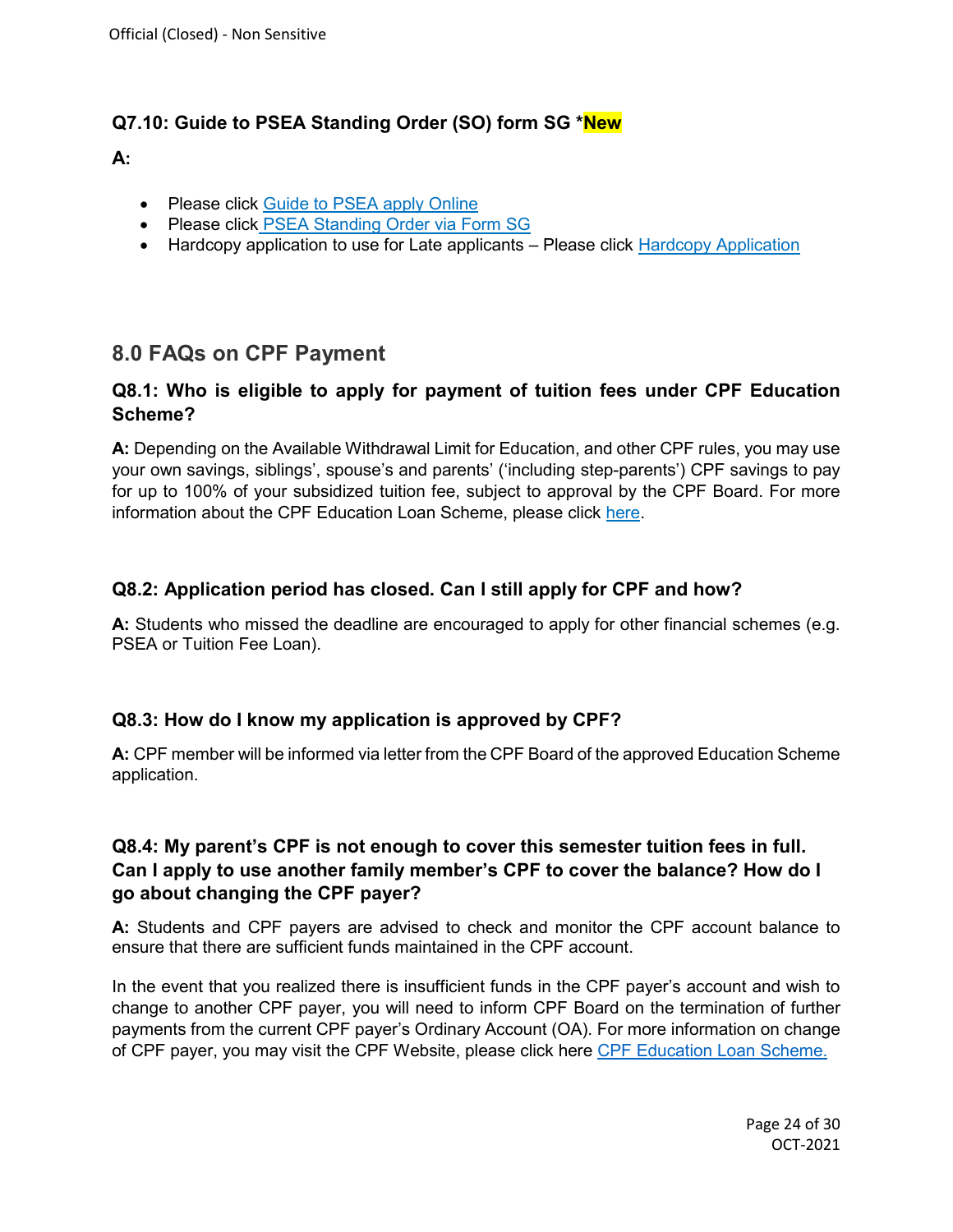### <span id="page-24-0"></span>**Q8.5: Will my subsidized Tuition Fee be fully covered if I applied to use CPF fund for 100% of my tuition fee?**

**A:** It would depend on how much of the balance in the CPF ordinary account can be used for Education Scheme. Whether your subsidized Tuition Fee can be fully covered by CPF will depend on the withdrawal limit for Education Scheme, your applied percentage and the available fund of the CPF member's account.

Before submitting the application, the CPF Account holder is advised to check the amount available for Education purposes. You may either check with CPF Board directly or by logging in with your SingPass to CPF Board's website: [CPF Member](http://www.cpf.gov.sg/Members/)

#### <span id="page-24-1"></span>**Q8.6: My parent(s) have reached retirement age of 55. There is insufficient balance in their Ordinary Account to pay for my school fees. What other schemes can I use?**

**A:** You may consider applying for Post-Secondary Education Account Scheme (PSEA) or Tuition Fee Loan (TFL) if you have not applied before.

If you have exhausted PSEA/TFL/CPF, you may approach the Student Counsellors at the Student & Alumni Services Office (SAS). The SAS office is located at Blk 22 #03-01. You may also email your enquiries to askSAS@np.edu.sq.

### <span id="page-24-2"></span>**Q8.7: I am a Year 1 student. I paid my school fees in full during enrolment in March 2021. Can I get a refund since I've applied for CPF?**

**A:** No refunds will be processed for full fees paid during enrolment for the April semester. The CPF Education Scheme will be used to pay for your tuition fees from Semester 2 onwards.

#### <span id="page-24-3"></span>**Q8.8: Can I apply for CPF Education Scheme directly at the nearest CPF Board Office?**

**A:** Students (Singaporeans and PRs) are encouraged to submit online application at [CPF](https://www.cpf.gov.sg/Members/FAQ/schemes/other-matters/cpf-education-loan-scheme)  [Education Loan application.](https://www.cpf.gov.sg/Members/FAQ/schemes/other-matters/cpf-education-loan-scheme)

#### <span id="page-24-4"></span>**Q8.9: When does the repayment for the CPF Education Scheme commence?**

**A:** Repayment of the CPF amount withdrawn plus interest will commence only 1 year after you graduate or 1 year after you leave the course, whichever is earlier.

#### <span id="page-24-5"></span>**Q8.10: Is there any charges on the use of the CPF savings?**

**A:** Interest will be accrued at the prevailing CPF rate from the date of withdrawal.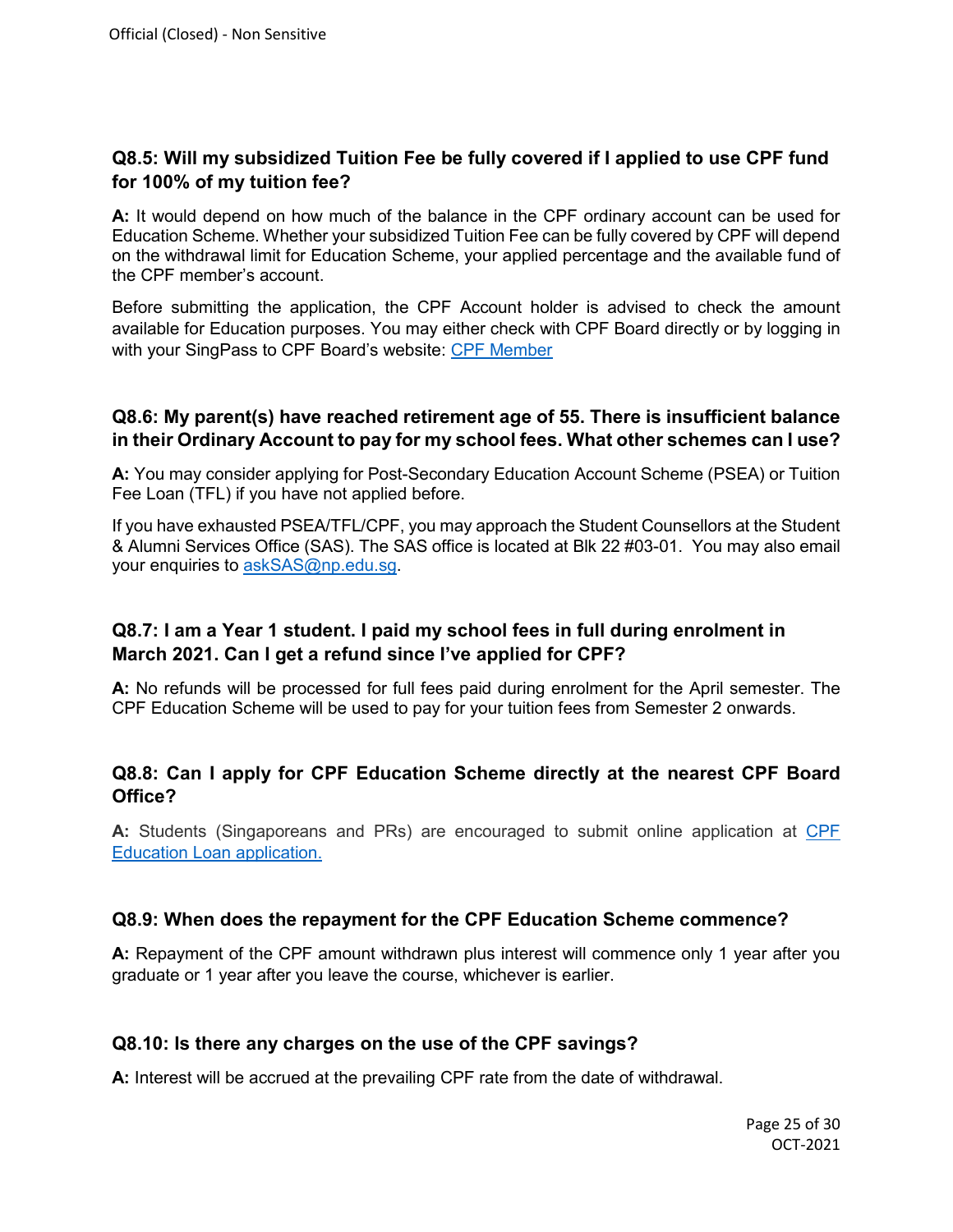### <span id="page-25-0"></span>**Q8.11: If I wish to change the percentage or revoke the use of CPF to pay my Tuition Fee, how should I go about it?**

**A:** To request for change in percentage, the CPF member has to write a letter to CPF Board indicating:

- Both the student's and CPF member's name and NRIC number;
- The revised percentage;
- The effective date for the change in percentage;
- The name of institution, ie. Ngee Ann Polytechnic.

#### <span id="page-25-1"></span>**Q8.12: How do I switch from GIRO payment to CPF payment for my tuition fees?**

**A:** You will need to apply for the CPF Education Scheme online during the application period. Your GIRO arrangement will still be maintained for the payment of the annual supplementary/miscellaneous fees not covered by the CPF Education Scheme.

#### <span id="page-25-2"></span>**Q8.13: I've been paying my school fees by CPF. Why do I have outstanding fees of \$45+/\$75+/\$100+?**

**A:** Miscellaneous fees of \$45+/\$75+ for Singapore Citizens / Permanent Residents and \$100+ for International students are charged in the first semester of Year 2 and Year 3. These fees are not covered by CPF and will be borne by the students either through PSEA or GIRO.

#### <span id="page-25-3"></span>**Q8.14: Who can apply for the CPF Education Scheme?**

A: You and the student can apply for this scheme if you meet the following conditions:

- You are using your Ordinary Account (OA) savings to pay for your own, children's, spouse's, siblings' or relatives' tuition fees.
- You have sufficient OA savings and Available Withdrawal Limit to be used under the CPF Education Scheme.
- The course registered is a full-time subsidised diploma/degree course at an Approved Educational Institution (AEI).

There is no need for a guarantor, unless the student is a foreigner.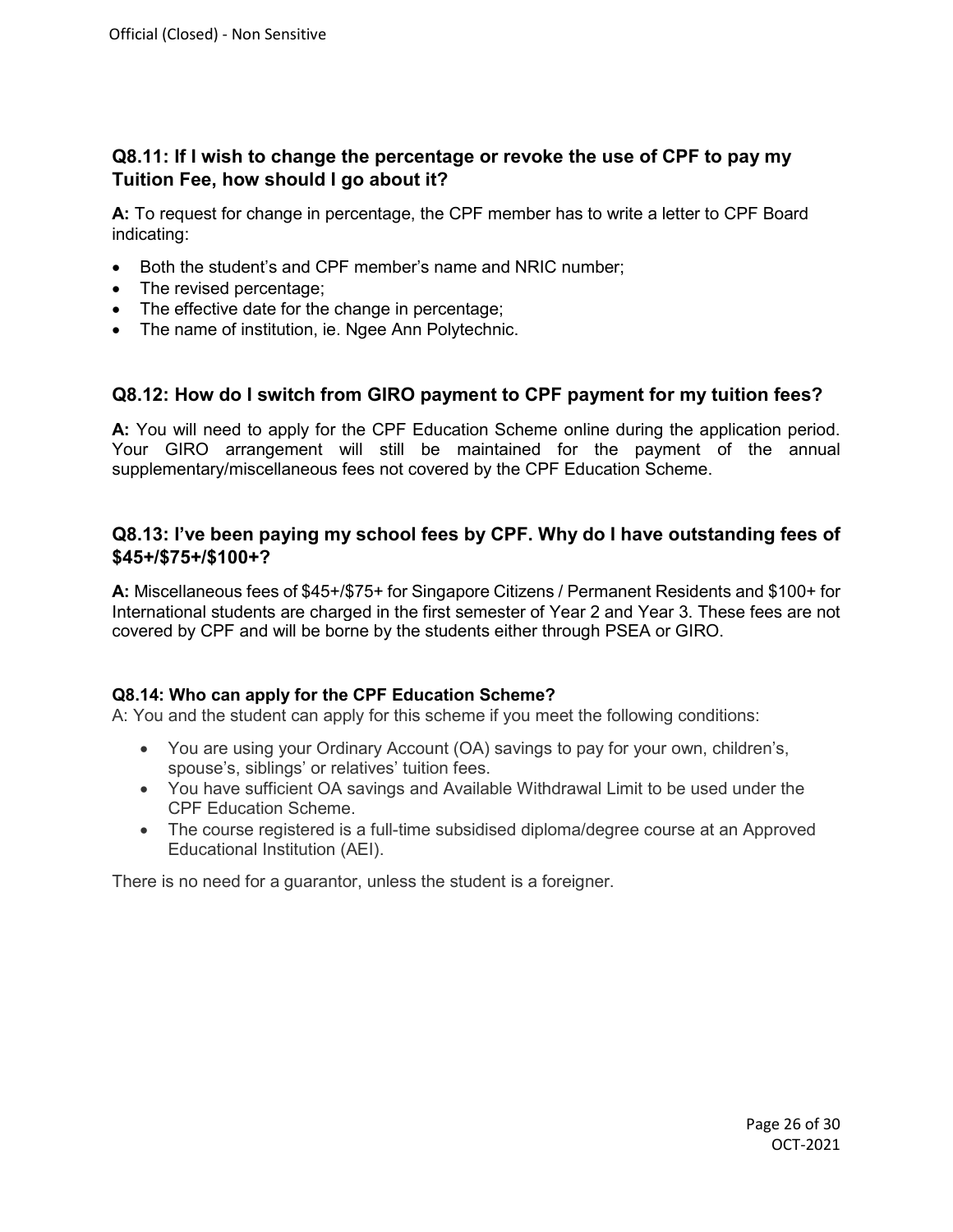# **9.0 FAQs on DBS Tuition Fee Loan (TFL)**

#### <span id="page-26-0"></span>**Q9.1: I wish to apply for TFL to pay for school fees. How do I apply?**

- A: Please complete the DBS Tuition Fee Loan (TFL) [form.](https://www.np.edu.sg/enrol/Documents/FORM_TFL_2015.pdf) Bring the duly completed loan agreement, accompanied by guarantor, to a DBS bank branch (except 24/7 Self-service branches) to sign the agreement in the presence of the bank officer.
- Check [here](https://www.dbs.com.sg/index/locator.page) for the most up-to-date listing of bank branches. As the agreement must be verified by a bank officer, do not visit branches that are indicated as 24/7 Self-service.

Guarantor must

- Be at least 21 years of age, and shall not exceed 60 years of age;
- Be a Singapore Citizen for SC students OR;
- Be a Singapore Citizen or Singaporean Permanent Resident for SPR and International Students;
- Not be an undischarged bankrupt.

The application period and more information can be found [here.](https://www.np.edu.sg/admissions/Pages/aid.aspx)

Otherwise, you may also call the DBS Tuition Fee Loan hotline at 6333 0033.

#### <span id="page-26-1"></span>**Q9.2: I want to stop using TFL to pay for school fees. How do I terminate my TFL application?**

**A:** You may call DBS Hotline **1800-111-1111** to inform the bank of your intention to terminate your TFL. DBS will liaise with NP if you have any outstanding loans before approving your termination.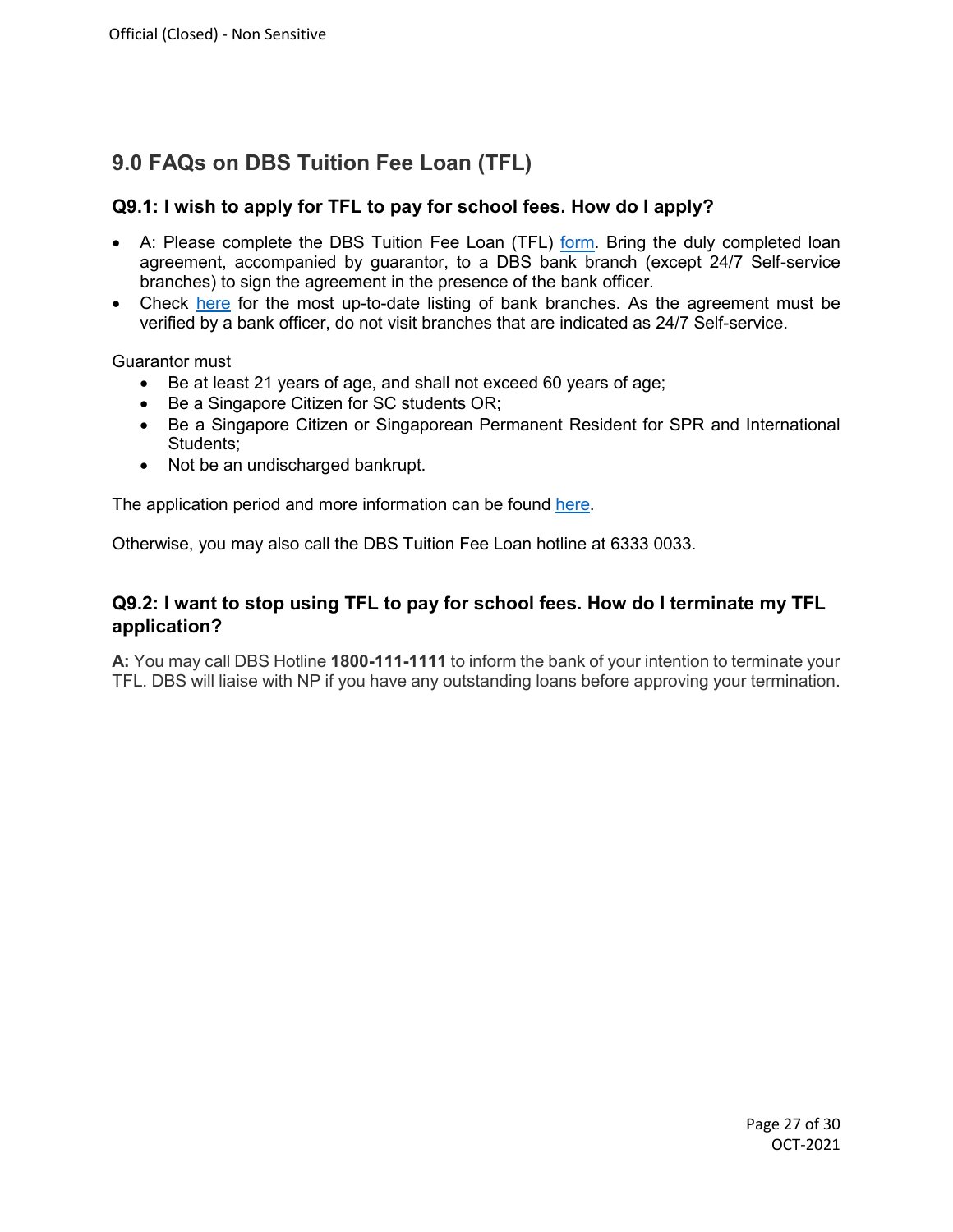## **10.0 Scholarships, Bursaries and Student Aid Grant**

### <span id="page-27-0"></span>**Q10.1: I have received a letter informing me that my scholarship/bursary/student aid grant application is successful. When will I receive the money?**

**A:** You may check via NPAL2 for the disbursement of the award money with this navigation path: Main Menu > Self Service > Financial Services > GIRO Receipts > My Receipts from NP.

## **11.0 Other Questions**

#### <span id="page-27-1"></span>**Q11.1: Can I pay via Credit Card?**

**A:** Yes you may make payment via ENETS, DEBIT or CREDIT card.

Log in to NPAL2 > Main Menu > Self Service > Financial Services > Internet Transactions

#### <span id="page-27-2"></span>**Q11.2: Other than the above, how else can I go about paying for my outstanding fees?**

**A:** You may make payment at the OCBC bank branches.

#### **Cash and Cheque Payment at OCBC Bank Branches**

Write the Student ID, Name and NP OCBC Bank account no. **<518715297001>** for NP's reference on the cash deposit slip. Obtain bank's validation on the fee voucher or deposit slip and keep the validated copy for your reference.

Drop cheques into the quick cheque deposit boxes at any OCBC Bank Branches. Please indicate Student ID, Name and NP OCBC Bank account no. **<518715297001>** on the back of the for NP's reference and update.

#### **Fee Payment at Designated OCBC Bank Branches for New Students**

You must bring along your fee voucher to pay cash or cheque at the following designated OCBC Bank branches. The bank will validate on the fee voucher after payment. Please keep the validated fee voucher as a proof of payment. We reserve the right to request you to show it to us if necessary.

Please note that you need not have a bank account with OCBC Bank to make payment.

Do note that the operating hours may be subjected to changes. You may refer to the OCBC website for the operating hours: [https://www.ocbc.com/personal-banking/locate](https://www.ocbc.com/personal-banking/locate-us.html?&type=Branch)[us.html?&type=Branch.](https://www.ocbc.com/personal-banking/locate-us.html?&type=Branch)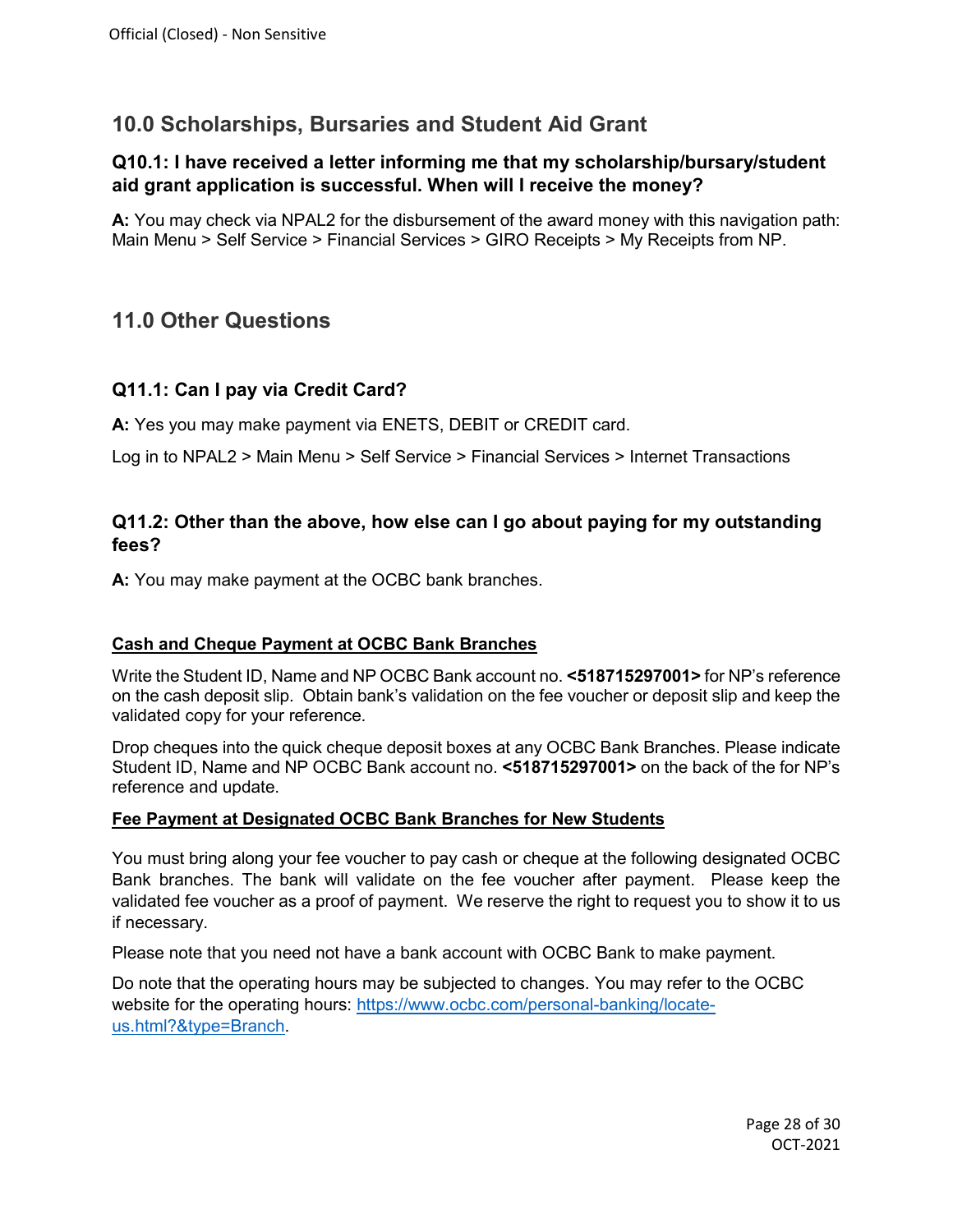| <b>Branch</b>                              | <b>Location</b>                                                                                       | <b>Operating Hours (subjected</b><br>to changes)                                               |
|--------------------------------------------|-------------------------------------------------------------------------------------------------------|------------------------------------------------------------------------------------------------|
| <b>Ang Mo Kio Central</b><br><b>Branch</b> | AMK Hub, 53 Ang Mo Kio Ave 3, #B1-32/33<br>AMK HUB, (with Premier Banking centre)<br>Singapore 569933 | Mon-Sun: 11.00am to 7.00pm<br>Public Holidays: Closed                                          |
| <b>Bedok Branch</b>                        | Blk 204, Bedok North St 1, #01-403/405/407,<br>Singapore 460204                                       | Mon-Sun: 11.00am to 7.00pm<br><b>Public Holidays: Closed</b>                                   |
| <b>Bishan Branch</b>                       | 9 Bishan Place, #02-08/09, Junction 8<br>Shopping Centre, Singapore 579837                            | Mon-Fri: 11:00am to 7:00pm<br>Sat: 11.00am to 1.30am<br>Sundays and Public Holidays:<br>Closed |
| <b>Bukit Batok Branch</b>                  | Blk 634, Bukit Batok Central, #01-108,<br>Singapore 650634                                            | Mon-Fri: 9.00am to 4.30pm<br>Sat: 9.00am to 11.30am<br>Sundays and Public Holidays:<br>Closed  |
| Causeway Point<br><b>Branch</b>            | 1 Woodlands Square, #01-16, Causeway<br>Point, Singapore 738099                                       | Mon-Sun: 11.00am to 7.00pm<br>Public Holidays: Closed                                          |
| Choa Chu Kang<br><b>Branch</b>             | Blk 304, Choa Chu Kang Ave 4, #01-663,<br>Singapore 680304                                            | Mon-Sun: 11.00am to 7.00pm<br>Public Holidays: Closed                                          |
| <b>Clementi Branch</b>                     | 3155 Commonwealth Ave West #04-52 to 55,<br>The Clementi Mall, Singapore 129588                       | Mon-Sun: 11.00am to 7.00pm<br>Public Holidays: Closed                                          |
| <b>HarbourFront</b><br><b>Branch</b>       | 1 Maritime Square, HarbourFront Centre, #02-<br>99/100, Singapore 099253                              | Mon-Sun: 11.00am to 7.00pm<br>Public Holidays: Closed                                          |
| <b>Hougang Mall</b><br><b>Branch</b>       | 90 Hougang Ave 10, #01-03 Hougang Mall<br>Singapore 538766                                            | Mon-Sun: 11.00am to 7.00pm<br>Public Holidays: Closed                                          |
| <b>Jurong West Branch</b>                  | Blk 502, Jurong West Ave 1, #01-821,<br>Singapore 640502                                              | Mon-Fri: 9.00am to 4.30pm<br>Sat: 9.00am to 11.30am<br>Sundays and Public Holidays:<br>Closed  |
| <b>North Branch</b>                        | 460, North Bridge Road, #01-00,<br>Singapore 188734                                                   | Mon-Fri: 9.00am to 4.30pm<br>Sat: 9.00am to 11.30am<br>Sundays and Public Holidays:<br>Closed  |
| <b>Northpoint Branch</b>                   | 930 Yishun Ave 2 #B1-36<br>Northpoint City, Singapore 769098                                          | Mon-Sun: 11.00am to 7.00pm<br>Public Holidays: Closed                                          |
| Paya Lebar Square<br><b>Branch</b>         | 60 Paya Lebar Road, #01-45/46/52/53,<br>Paya Lebar Square, Singapore 409051                           | Mon-Fri: 11:00am to 7:00pm<br>Sat: 11.00am to 1.30am<br>Sundays and Public Holidays:<br>Closed |
| <b>Sixth Avenue</b>                        | 827 Bukit Timah Road (with Premier Banking<br>Centre), Singapore 279886                               | Mon-Fri: 9.00am to 4.30pm<br>Sat: 9.00am to 11.30am<br>Sundays and Public Holidays:<br>Closed  |
| <b>United Square</b><br><b>Branch</b>      | 101 Thomson Road<br>#02-26 to 29, United Square,<br>Singapore 307591                                  | Mon-Fri: 11.00am to 7.00pm<br>Sat: 11.00am to 1.30pm<br>Sundays and Public Holidays:<br>Closed |